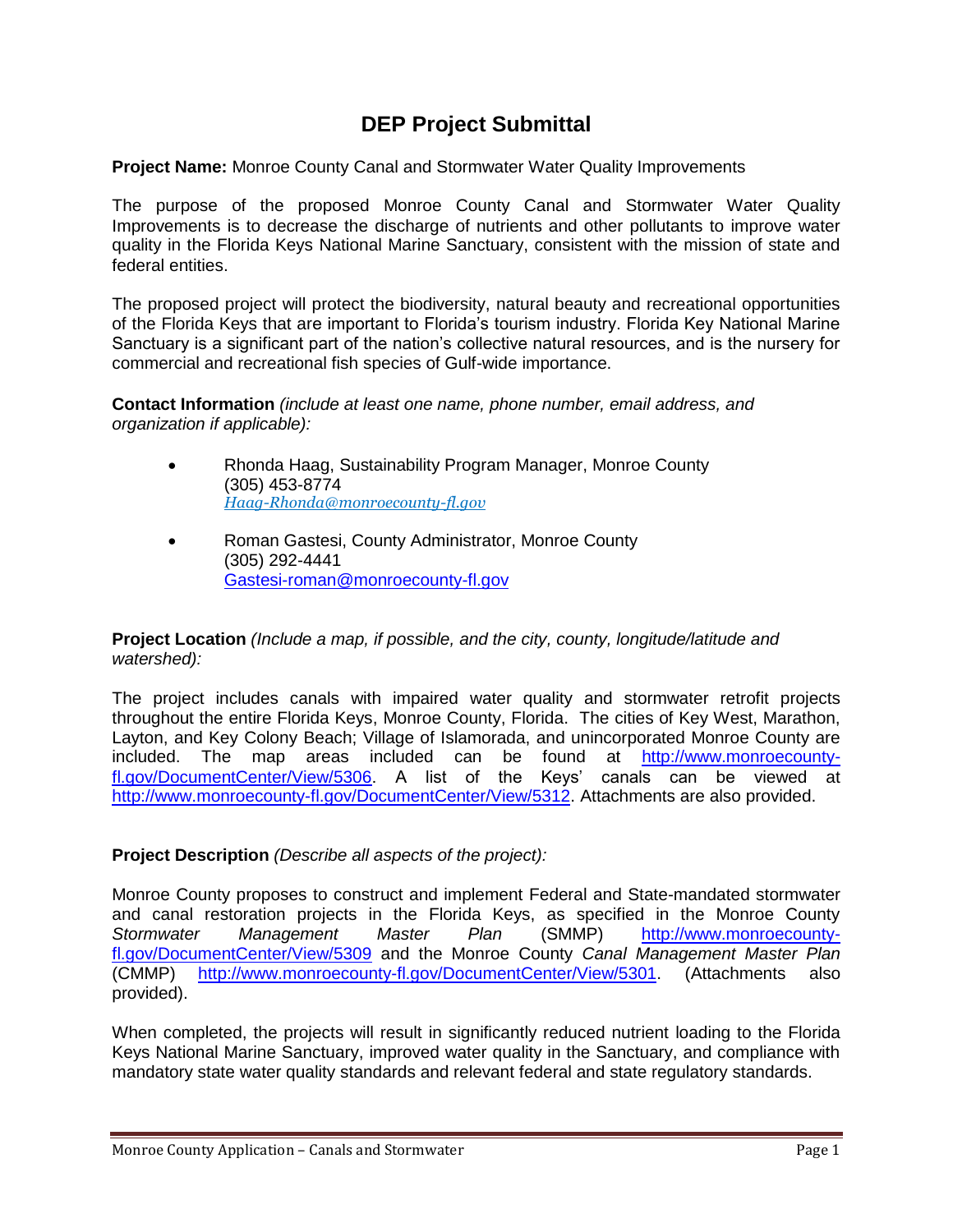The Florida Keys are an archipelago of small, low-lying, limestone islands surrounded by the waters of the Gulf of Mexico and the Atlantic Ocean. These waters include national coral reef parks and marine sanctuaries that are unique and incredibly valuable, yet very fragile. The Keys are home to an estimated 75,000 permanent residents and host more than 2 million visitors each year.

# A. Stormwater Projects.

Sewage and greywater produced by residents and visitors quickly seeps out of cesspits and septic tanks, through the highly permeable limestone and into the residential canals and nearshore waters. Nutrients in the wastewater wreak havoc on water quality, clouding seawater, fueling algae blooms that may lead to fish kills, and feeding undesirable seaweed that smother vital habitats. Wastewater also harbors human pathogens that prevent residents and visitors from swimming in some Keys waters, especially canals. The County has already initiated the last of its wastewater projects that will eliminate sewage *releases* into canal and near shore waters. The completion of the wastewater projects will help clean up degraded near shore waters of the Florida Keys and prevent against further degradation. However, the wastewater projects alone won't eliminate the sources of stormwater pollution or the pollutants from the runoff. While most studies have identified wastewater impacts as a major controllable source of pollutants affecting the environment, stormwater runoff has also been identified as a significant source. Therefore, the County is also proposing that **stormwater retrofit** projects be constructed and implemented, that will reduce the sediment and nutrient loading of near shore waters resulting from stormwater runoff.

The total estimated cost to retrofit 100% of urban areas with stormwater structures within the entire Keys is \$465 million. The project proposed for funding is implementation of stormwater retrofits at the highest priority stormwater problem areas within Unincorporated Monroe County. The SMMP identified 11 high priority problem areas that are shown in the attached SMMP Table 4.2.1. The retrofits focus on easy to install vegetated swales and berms alongside the major thoroughfare, US 1.

# B. Canal Restoration Projects:

As previously stated, the County has already initiated the last of its wastewater projects that will eliminate sewage *releases* into canal and near shore waters. The completion of the wastewater projects will help clean up degraded near shore waters of the Florida Keys and prevent against further degradation. However, the wastewater projects won't eliminate the pollution *already in* the canal waters and the organics and pollutants that have settled up to several feet deep on the bottoms of many of the canals. Pollutants become trapped at the canal bottoms due to poor canal flushing. The County is proposing that **canal restoration projects** be implemented that will remove the pollutants and organics from the affected canals. Canal restorations will enhance flushing which will remove some trapped pollutants in the water column.

Construction of residential canals in the Florida Keys was initiated in the mid-20th century, before resource managers fully understood their impacts on local water quality and broader coastal ecosystems. Many of the 502 canal systems currently present in the Keys were excavated to depths of 20 to 25 feet in order to maximize production of fill material. Most canal systems were designed as long, multi-segmented, dead-end networks which maximize waterfront property but provide little or no tidal flushing and accumulate nutrients and decomposing organic material.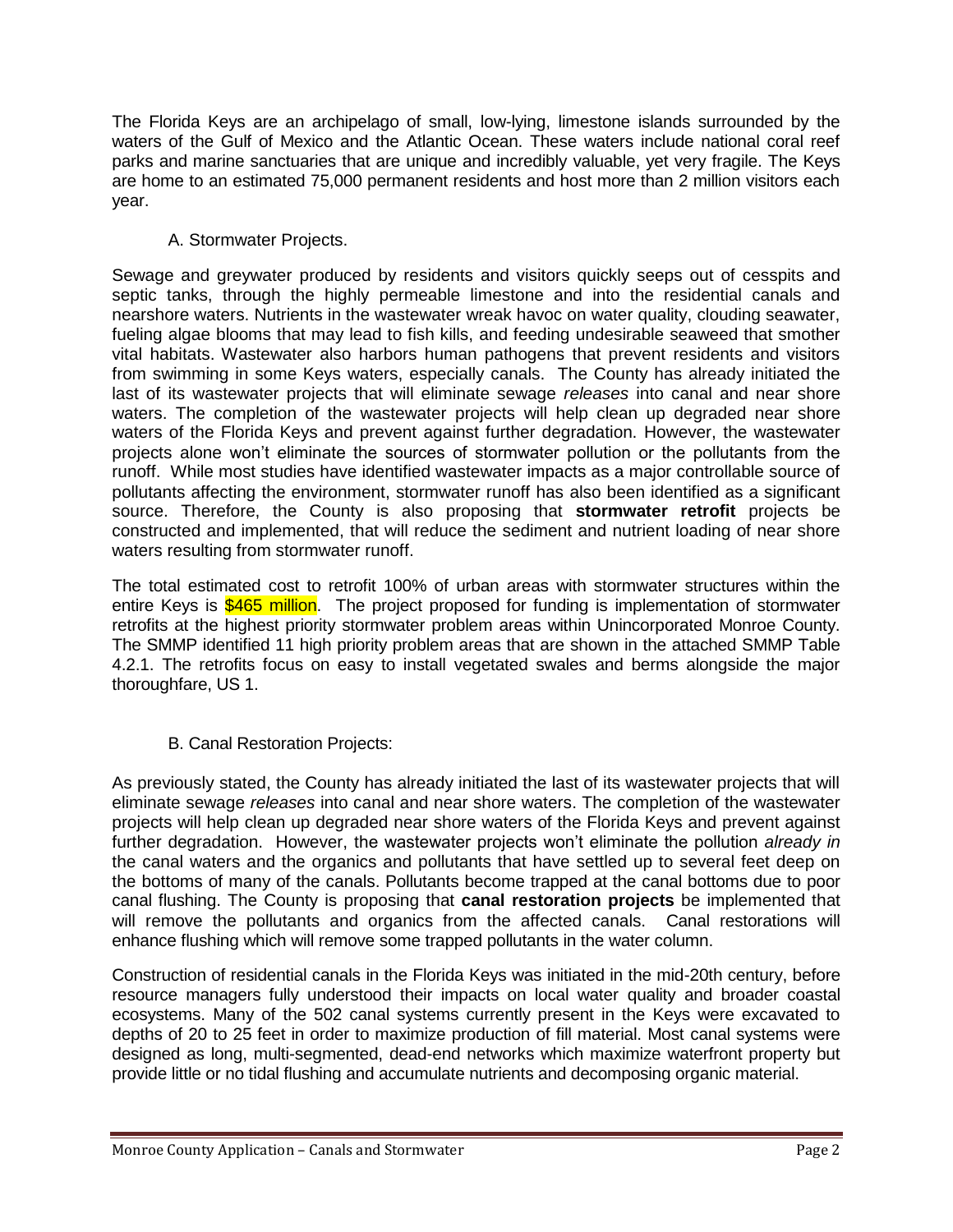The Florida Department of Environmental Protection (DEP) has determined that the water quality is impaired in multiple water bodies (WBIDS) throughout the Florida Keys. The *Florida Keys Reasonable Assurance Documentation Update of 2011* (FKRAD Update) <http://www.dep.state.fl.us/water/watersheds/docs/bmap/keys-rad-update-2011.pdf> outlined extensive waste water and storm water restoration activities to address the nutrient impairments from these sources. However, DEP recognizes that even after the restoration and management activities detailed in the RAD are completed, water quality in many canals will likely not achieve Class III marine standards, as required by State water quality regulations. Canal restoration, including hydrological improvements, to improve tidal flow and reducing input of floating sea weed will be required in addition to reducing wastewater and stormwater nutrient loading. The poor water circulation, weed wrack, organic sediments, and/or deep water depth, were the cited reasons. Since the canals discharge directly to near shore *Outstanding Florida Waters* in the Florida Keys National Marine Sanctuary (FKNMS), where DEP adopted a "zero-degradation" policy for marine waters, addressing on-going canal water quality impairment is of utmost importance.

Water quality conditions within various canal size classifications were evaluated as part of the 2003 Monroe County Residential Canal Inventory and Assessment. During the evaluation period, canal water quality was significantly poorer than the baseline reference for total nitrogen and total phosphorus for all canal types except Jumbo which was not significantly different for total phosphorus and likely a result of small sample size (refer to table below). Dissolved oxygen concentration within these canals is often less than 1.0 mg/l.

| <b>CATEGORY</b>                                             | <b>WATER QUALITY</b><br><b>WATER QUALITY</b> |                           | <b>MEDIAN</b> | <b>MAX</b> | <b>MIN</b> |  |  |
|-------------------------------------------------------------|----------------------------------------------|---------------------------|---------------|------------|------------|--|--|
| <b>DESIGNATION</b>                                          |                                              | <b>PARAMETER</b>          |               |            |            |  |  |
| <b>JUMBO</b>                                                | <b>POOR</b>                                  | Temperature $(^{\circ}C)$ | 29.6          | 35.3       | 16         |  |  |
| Very limited<br>sampling,                                   |                                              | Salinity (ppt)            | 36.65         | 37.2       | 26         |  |  |
| especially in<br>winter                                     |                                              | Total Nitrogen (µM)       | 26.8          | 263.3      | 8.8        |  |  |
|                                                             |                                              | Total Phosphorus (µM)     | 0.36          | 2.7        | 0.1        |  |  |
|                                                             |                                              | Chlorophyll a (µg/l)      | 0.54          | 15.22      | 0          |  |  |
| LARGE                                                       | <b>POOR</b>                                  | Temperature $(^{\circ}C)$ | 29.9          | 41.5       | 15.0       |  |  |
| <b>Better</b><br>representation of<br>POOR water<br>quality |                                              | Salinity (ppt)            | 35.2          | 50.3       | 8.8        |  |  |
|                                                             |                                              | Total Nitrogen (µM)       | 31.6          | 184.65     | 8.33       |  |  |
|                                                             |                                              | Total Phosphorus (µM)     | 0.39          | 10.09      | 0          |  |  |

# **SUMMARY OF WATER QUALITY FOR ALL CANALS IN THE FLORIDA KEYS (FROM MONROE COUNTY CANAL INVENTORY AND ASSESSMENT 2003 REPORT)**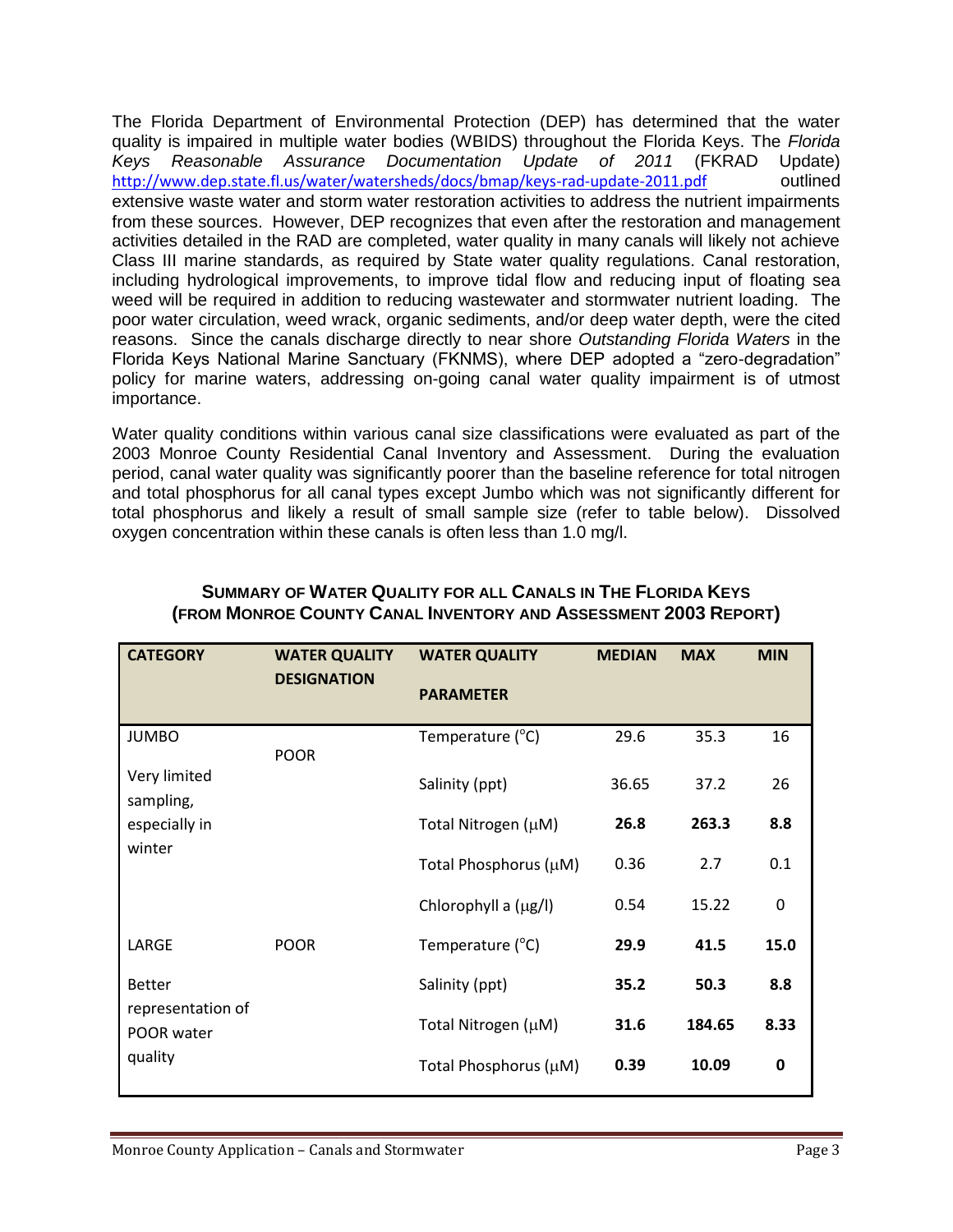| <b>CATEGORY</b>                                                                       | <b>WATER QUALITY</b> | <b>WATER QUALITY</b>  | <b>MEDIAN</b> | <b>MAX</b> | <b>MIN</b>  |
|---------------------------------------------------------------------------------------|----------------------|-----------------------|---------------|------------|-------------|
|                                                                                       | <b>DESIGNATION</b>   | <b>PARAMETER</b>      |               |            |             |
|                                                                                       |                      | Chlorophyll a (µg/l)  | 0.49          | 23.09      | $\mathbf 0$ |
| <b>MEDIUM</b>                                                                         | FAIR                 | Temperature (°C)      | 26.5          | 38.5       | 14          |
|                                                                                       |                      | Salinity (ppt)        | 36.7          | 59.1       | 12.2        |
|                                                                                       |                      | Total Nitrogen (µM)   | 29.39         | 145.78     | 0.33        |
|                                                                                       |                      | Total Phosphorus (µM) | 0.32          | 44.39      | 0           |
|                                                                                       |                      | Chlorophyll a (µg/l)  | 0.38          | 19         | $\pmb{0}$   |
| SMALL                                                                                 | FAIR TO GOOD         | Temperature (°C)      | 26.8          | 41.5       | 15          |
|                                                                                       |                      | Salinity (ppt)        | 37.3          | 46.4       | 0.3         |
|                                                                                       |                      | Total Nitrogen (µM)   | 32.39         | 149.32     | 7.72        |
|                                                                                       |                      | Total Phosphorus (µM) | 0.34          | 4.75       | 0.06        |
|                                                                                       |                      | Chlorophyll a (µg/l)  | 0.43          | 4.79       | $\pmb{0}$   |
| Cluster "B" Keys<br>Nearshore<br>Waters 2001-<br>FKNMS Water<br>Quality<br>Monitoring | <b>BASELINE</b>      | Temperature (°C)      | 27.5          | 39.6       | 15.1        |
|                                                                                       |                      | Salinity (ppt)        | 36.3          | 40         | 29.5        |
|                                                                                       |                      | Total Nitrogen (µM)   | 13.25         | 85.88      | 1.78        |
|                                                                                       |                      | Total Phosphorus (µM) | 0.20          | 0.62       | 0.02        |
|                                                                                       |                      | Chlorophyll a (µg/l)  | 0.23          | 1.79       | $\pmb{0}$   |

Note: Values that are statistically different from the nearshore water baseline are shown in BOLD.

Monroe County proposes to implement canal restoration techniques that will improve the water quality in the Florida Keys canals and thus in the near shore waters affected by canal outflow. A Monroe County CMMP is underway and is evaluating the conditions of the Keys canals, prioritizing the need for water quality improvement, and identifying appropriate restoration options for each canal. A Phase I CMMP completed in June 2012 initiated the canal restoration process. The complete CMMP will be completed in June 2013. The County is proposing that canal restoration projects be constructed and implemented that will restore water quality in the canals and near shore waters that currently have impaired waters. Funds are being sought to design/permit and implement the identified restoration technologies for all top priority canals. It is estimated that at least 126 canals will be identified as requiring restoration.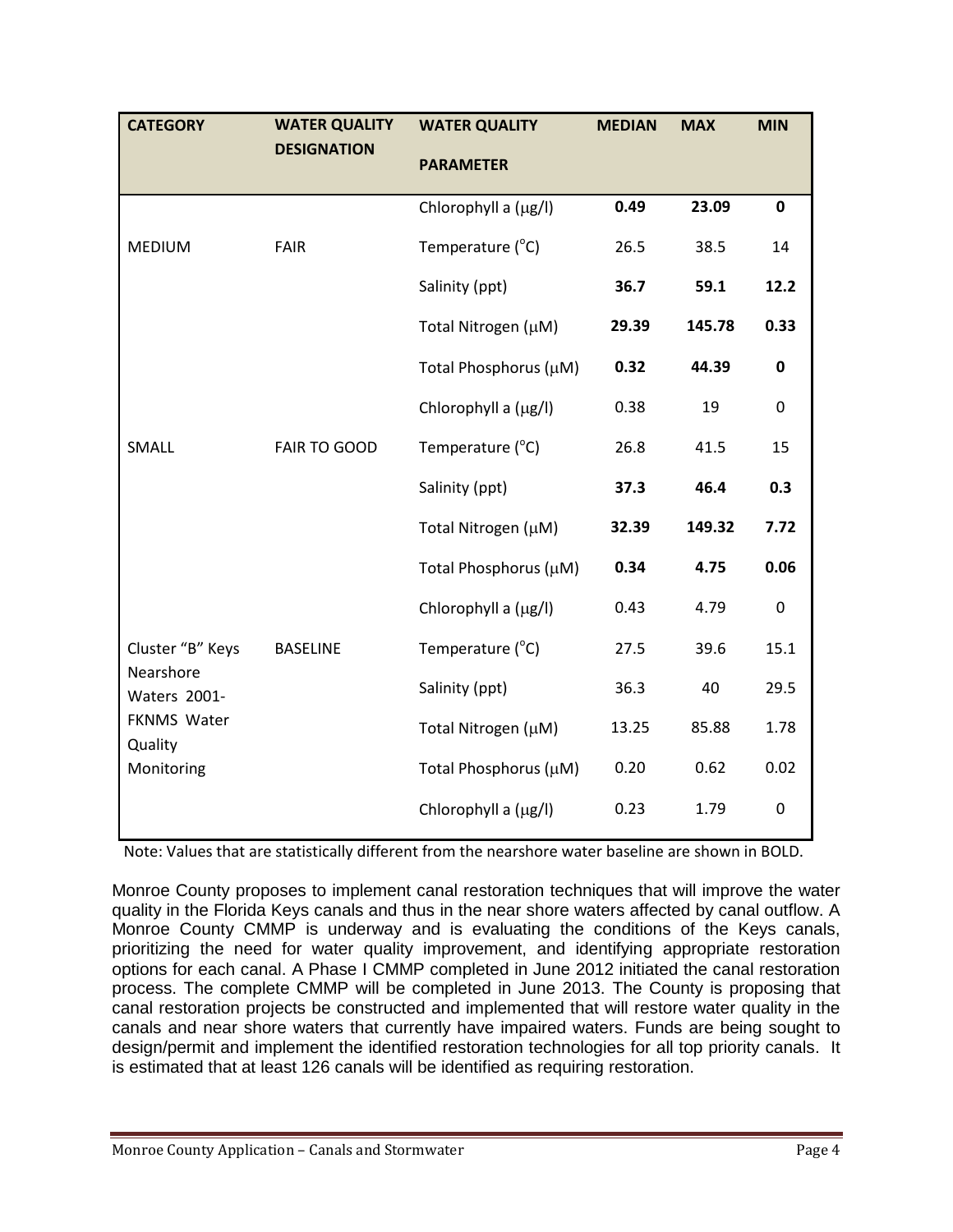To address the specific Class III water quality exceedances (DO, nutrients) within the canals and surrounding near shore waters, several technologies are being evaluated in the CMMP and are proposed to be implemented as part of this grant including: (1) removal of organic accumulation (e.g. dredging), (2) minimization of further organic accumulation via weed gates, and (3) circulation of water within canals via pumping systems and culvert connections to facilitate water movement using natural tidal flow. These technologies will address the "legacy" load and will enhance the wastewater treatment improvements already made or underway within the watersheds as part of the RAD.

The proposed technologies will target water quality improvements using several strategies necessary for ecosystem recovery.

1. **Removal of accumulated organic matter** within the canals will prevent future release and cycling of nutrients resulting from bacterial decomposition during oxic conditions as well as release of iron-complexed phosphorus during anoxic conditions (e.g., Hupfer and Lewandowski, 2008).

2**. Weed gates will provide a physical barrier** to minimize additional accumulation of organics once the legacy organics have been removed.

3. **Pumping systems and culvert connections** will facilitate oxygenation of otherwise stagnant water which is expected to provide desirable fish habitat within the canals. The third strategy will be enhanced by achievement of reduced biological oxygen demand as a result of the first two strategies.

The following table shows the number of canals proposed for restoration along with the identified restoration technology. The Phase I CMMP report is attached which describes the CMMP process and identified restoration technologies.

| <b>Technology</b>                 | Weed<br><b>Wrack</b><br>Gate | Organics<br>Removal | Pumping | <b>Culverts</b> | <b>Totals</b> |
|-----------------------------------|------------------------------|---------------------|---------|-----------------|---------------|
| <b>Number of</b><br><b>Canals</b> | 62                           | 31                  | 20      | 20              | 133           |

**Estimated Project Costs** *(Describe the estimated costs of the project, including any assumptions for contingency and ongoing operations/maintenance. Identify other secure funding sources such as matching funds, in-kind contributions, or state/federal dollars. In addition, if possible, complete and submit, the Cost Appendix Sheet associated with this form):*

A. Stormwater: The estimated cost to implement the proposed high priority stormwater retrofits is \$4.5million**.** The stormwater retrofit costs are based upon reasonable design estimates and the Final SMMP (previously referenced and also attached.) The SMMP Table 4.2-1 <http://www.monroecounty-fl.gov/DocumentCenter/View/5313> (also attached), provides the estimated cost for each of the top priority projects. The County will provide the funds for the long term operation and maintenance of the stormwater improvements.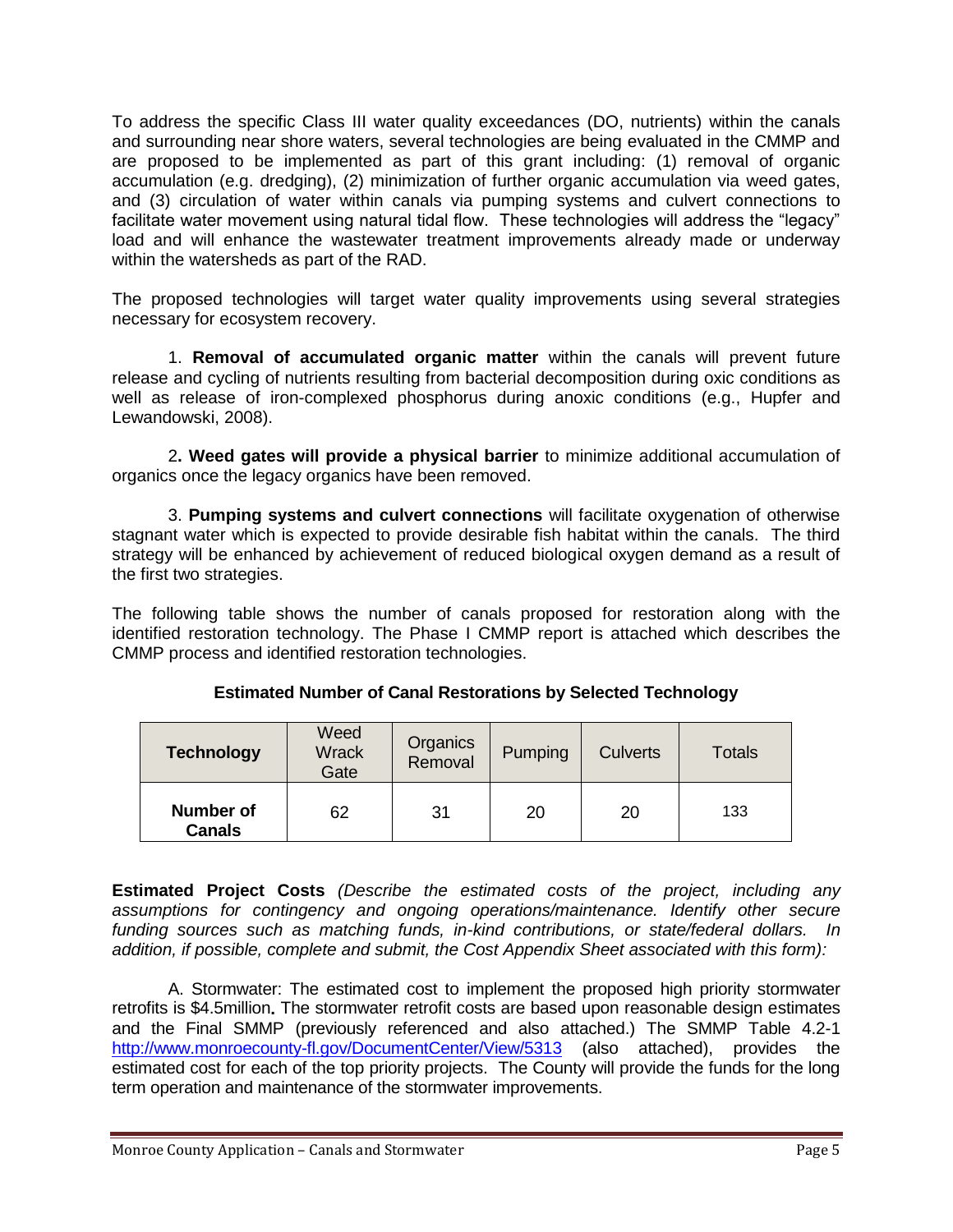B. Canal Restoration: The estimated cost to implement the canal restorations proposed (for the estimated 126 canals only) is \$27.5 million. The canal restoration costs are based upon the existing GIS data base and conceptual designs developed during the Phase I CMMP. Preliminary assessment of canal conditions and assumptions regarding design and construction costs were utilized to develop the estimates. The tables below provide the **total estimated restoration costs** as well as cost per each technology. The attached *Cost Appendix Sheet* provides additional cost detail. It is assumed that the long term operation and maintenance of the canal restorations will be paid for by the local residents. Many homeowner associations have already stepped forward indicating their commitment to contribute toward restoration costs including long term operation and maintenance.

| <b>Technology</b>          | Weed<br>Wrack<br>Gate | Organics<br>Removal | Pumping | <b>Culverts</b> | <b>Totals</b> |
|----------------------------|-----------------------|---------------------|---------|-----------------|---------------|
| Number of<br><b>Canals</b> | 62                    | 24                  | 20      | 20              | 126           |

## **Estimated Number of Canal Restorations by Selected Technology**

| LINGTY OUST DY OCICOLCUTIONING (WITH |       |          |         |                 |                      |        |  |  |
|--------------------------------------|-------|----------|---------|-----------------|----------------------|--------|--|--|
| <b>Number</b>                        | Weed  | Organics |         |                 | <b>Effectiveness</b> | Total  |  |  |
| οf                                   | Wrack | Removal  | Pumping | <b>Culverts</b> | Monitoring           | Cost   |  |  |
| Canals                               | Gate  |          |         |                 |                      |        |  |  |
| 126                                  | \$3   | \$16.5   | \$5     | \$2             |                      | \$27.5 |  |  |

#### **Likely Cost by Selected Technologies (\$M)**

*Restore Act* Investment funds of \$32 million will allow immediate design and construction of canal restoration and stormwater projects in Monroe County. Monroe proposes leveraging the Restore Act Investment of \$32 million with an additional \$12.5 million in local funds spread over 5 years for local road projects – which will include stormwater retrofits, plus additional funds of \$\_\_\_\_\_\_\_\_ (\$ to be determined on 3/20/13) for canal retrofits.

**Other Funding** *(Indicate if the project is submitted for any potential funding and if it may be used to leverage additional funding, if so please describe the funding source [e.g. State/Federal Grants]:*

On September 19, 2012, the Monroe County Board of County Commissioners (BOCC) approved a revenue-producing grant agreement from the Environmental Protection Agency (EPA) OOD03712 that funded a \$100,000 Task Order with AMEC Environment and Infrastructure for Phase 2 of the Monroe County *Canal Management Master Plan*, which is active through September 30, 2013, and can be viewed at [http://www.monroecounty](http://www.monroecounty-fl.gov/DocumentCenter/View/5303)[fl.gov/DocumentCenter/View/5303.](http://www.monroecounty-fl.gov/DocumentCenter/View/5303)

On February 20, 2013 the Monroe County BOCC approved a revenue-producing FL Department of Environmental Protection (FDEP) Grant S0640 providing an additional \$100,000 of funding to perform bathymetric surveys for the canal restoration program, which is active through June 30, 2013. The BOCC also approved a Task Order with AMEC Environment and Infrastructure to perform the bathymetric work, and can be viewed at [http://www.monroecounty](http://www.monroecounty-fl.gov/DocumentCenter/View/5302)[fl.gov/DocumentCenter/View/5302.](http://www.monroecounty-fl.gov/DocumentCenter/View/5302)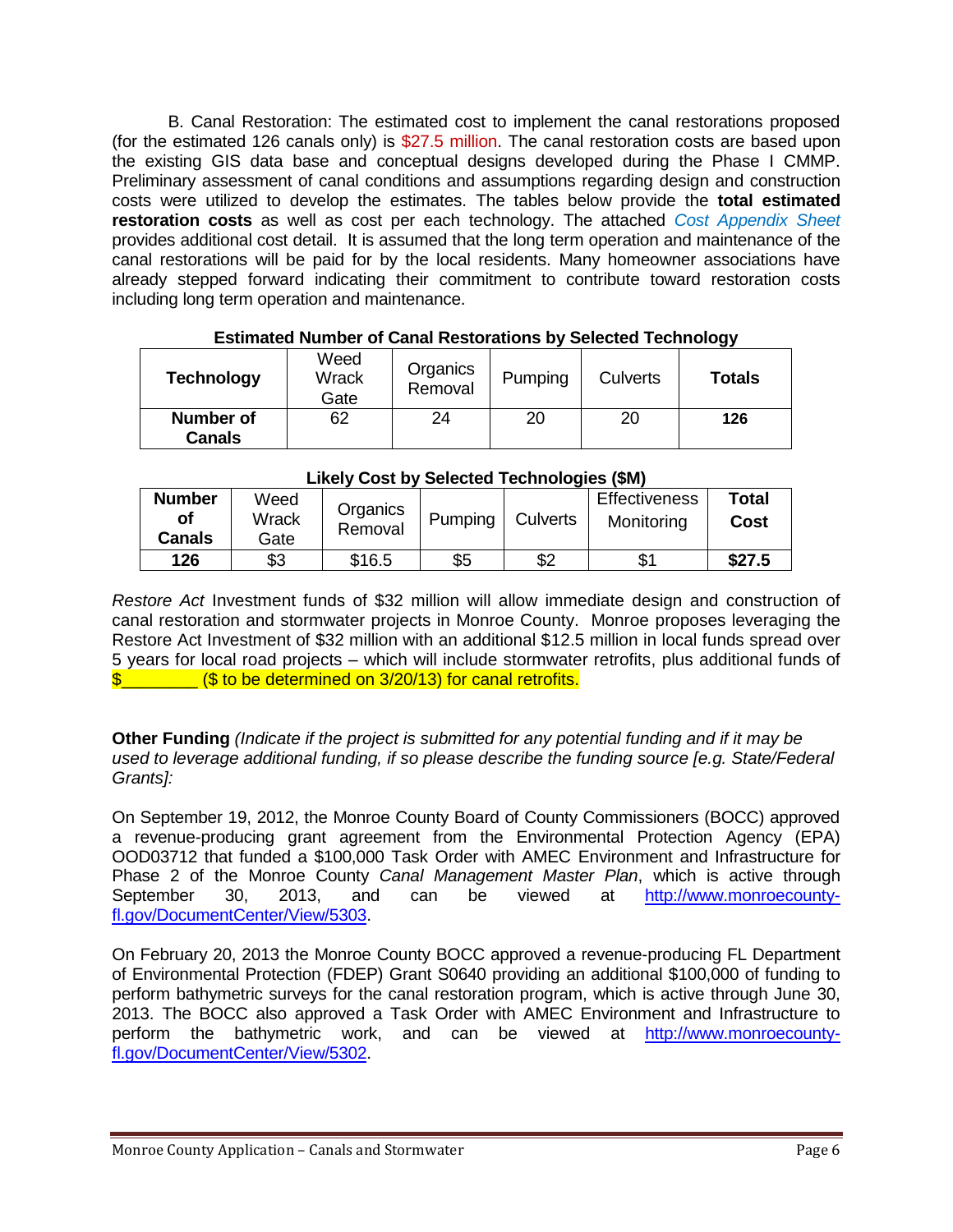The Monroe County BOCC held discussion at their regular meeting on March 20, 2013 to provide match dollars up to \$\_\_\_\_\_\_\_\_\_\_\_\_\_\_[*to be inserted on March 20*] to fund design and construction of up to five canal restoration projects located throughout within Monroe County. Total matching funds equal \$  $\frac{1}{20}$ 

**Technical Feasibility** *(Describe the technologies involved and any relevant past experience or proven success with similar projects):*

A. Stormwater:

When rainfall falls on soil or undeveloped land covered with vegetation, some of the rainfall penetrates into the ground (infiltration) until the soil is saturated. The remainder runs off the land into natural storage areas (wetlands and depressions), conveyances (small creeks and ditches) or near-shore waters. During large storms, the limited natural storage and conveyance system can back up causing the flooding of normally dry land. Three major changes to runoff may occur with increased development in the Florida Keys.

First, the amount and nature of the runoff can change. Development increases the amount of impervious area such as roofs, driveways, parking lots, etc., which in turn increases runoff volume. In the same manner, the runoff peak flow may get larger, the time of the peak from the start of the rainfall event may shorten and runoff induced velocities may increase. The overall effect is that increased development creates more runoff water in less time.

Secondly, increased urban development (both residential and commercial) can place houses and buildings in areas that naturally flood during certain times of the year. With increased runoff, the flooding increases and flood-prone areas are inundated for longer times. With residential or commercial structures now in places where flooding historically occurs, the increased runoff leads to potential citizen health and safety concerns.

Thirdly, urban development changes the nature and volume of pollutants carried by runoff. Runoff from development can carry man-induced pollutants such as sediments, fertilizers, detergents (from car washing, etc.), automotive fluids, metals, and pesticides.

Many of the existing stormwater problems occur because development has increased the imperviousness of the area. Increased imperviousness changes the volume, timing, peak flow, and the pollutant content of stormwater runoff. The county will use vegetated and landscaped swales, pervious pavement, rain gardens and bio-filters to reduce pervious areas. The proposed retrofit and rehabilitation techniques that have been identified for this project are detailed in the SMMP. Examples of locations in the Keys where these systems have already been installed and operating effectively are also discussed in the SMMP. These projects address both flooding and water quality improvements.

B. Canal Restoration: The canal restoration technologies being proposed have been identified in the CMMP and address two major water quality issues: seaweed loading (both prevention of future impacts and removal of existing accumulated organics) and improvement in canal flushing to restore the natural tidal flow and circulation via culverts or pumps that was destroyed during the canal construction. These technologies include:

- 1. Installation of weed wrack gates/air bubble curtains
- 2. Removal of accumulated organics from canal bottoms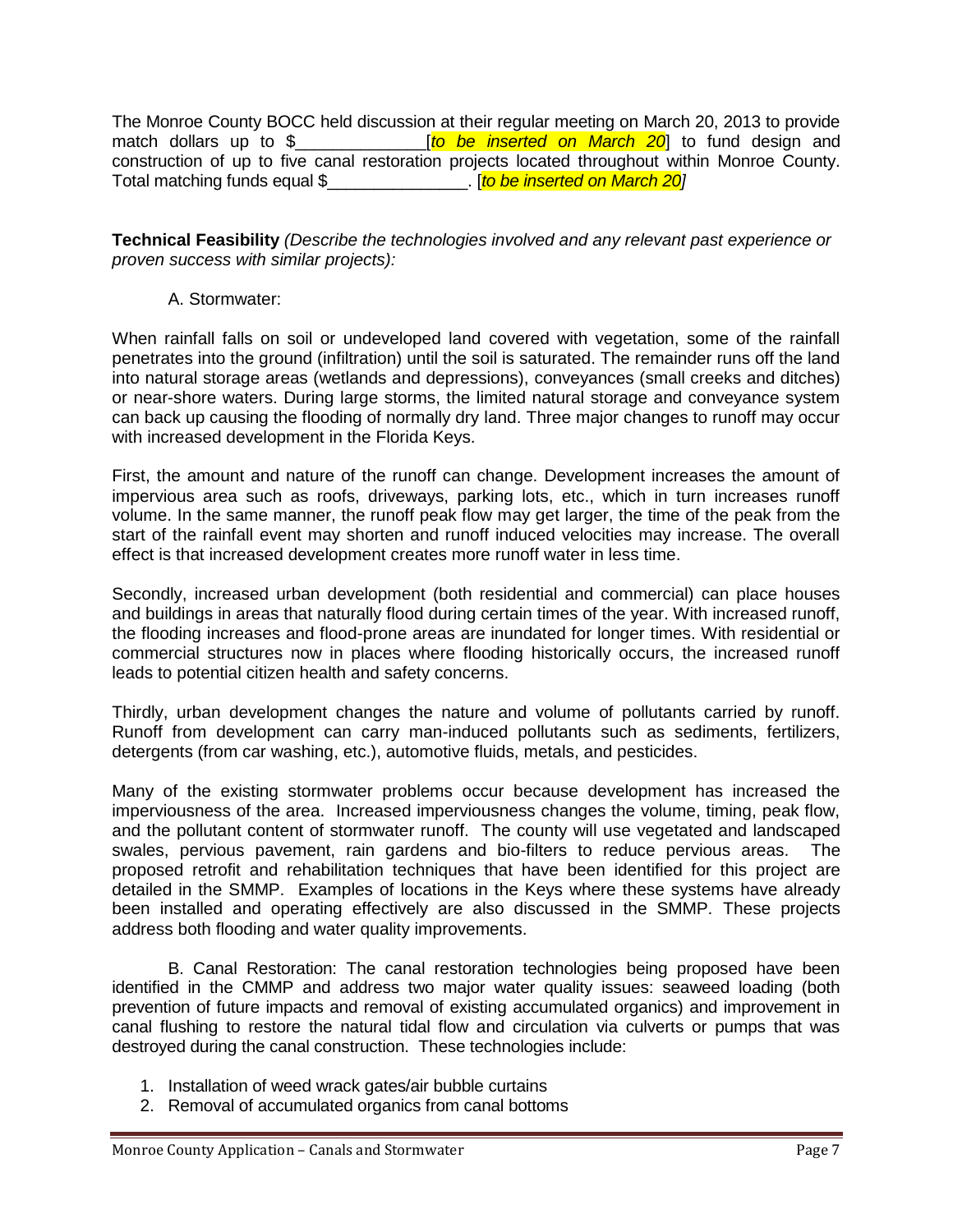- 3. Culvert installation to enhance tidal flow
- 4. Pumping to enhance circulation.

Each of these technologies has been implemented at one or more canal sites in the Keys.

Weed Wrack Gates/Air Bubble Curtains: Severe water quality problems in the Keys canals has resulted from excessive amounts of weed wrack (floating seaweed) entering the canals, fouling the water, and becoming trapped in the dead end sections of the canals. The orientation and prevailing winds at many canals do not allow the weed wrack to float back out of the canals, so it becomes trappped, decays and drops to the canal bottom, where it uses up dissolved oxygen and emits hydrogen sulfide and methane gases. Photographs are attached [http://www.monroecounty](http://www.monroecounty-fl.gov/DocumentCenter/View/5311)[fl.gov/DocumentCenter/View/5311](http://www.monroecounty-fl.gov/DocumentCenter/View/5311) that show examples of this problem. Weed wrack gates in combination with air bubble curtains have been shown to be the most effective method for preventing weed wrack from entering the canals. The Phase I CMMP includes conceptual designs of this system. The design was based upon numerous discussions with local homeowners concerning existing systems. Pictures of the Big Pine Fish Camp and Ave J in Big Pine Key weed reduction systems, which are both a combination weed gate/air bubble curtain system. These are both good examples of operating weed wrack/air bubble curtains that are privately maintained.

Removal of Accumulated Organics: Even when seaweed is prevented from entering a canal, the existing accumulated organics are still an on-going source of water quality impairment. The removal of organics from the canal bottoms through hydraulic dredging or other technique will remove this on-going source. Under a current FDEP Grant # S0640, surveyors are collecting canal bathymetry data to determine the natural depth of the canals and the amount of accumulated organics. The FDEP grant scope also includes sampling the organic material to determine the physical and chemical properties to assist in final design for removal, dewatering and disposal options. Although each organic sediment removal project varies depending on specific objectives, local conditions, and disposal options, similar projects have recently been completed in Florida with positive water quality response. Two similarly-scaled projects have been designed and successfully implemented by AMEC Environment & Infrastructure including the Lake Griffin Canal Restoration project (\$7.2 million construction cost, completed 2008), and the Lake Beauclair Aquatic Enhancement project (\$10.2 million construction cost, 90% complete). Project Descriptions are attached.

Culverts to Enhance Tidal Flow and Improve Circulation: The construction of homes in many parts of the Keys created long, multi-segmented, dead-end canal networks which maximize waterfront property but provide little or no tidal flushing and thus accumulate nutrients and decomposing organic material. Now that nutrient loading from septic tanks has been significantly reduced there are many canal systems that still have water quality impairment due to lack of natural flushing. The Keys have a natural tidal flow that can be utilized to improve water quality. Culverts, typically concrete box type, can be installed between canals or between canals and thin land strips to improve flushing. Jolly Roger Estates in Little Torch Key is an example of an effective box culvert installation that has greatly improved water quality. An aerial photo <http://www.monroecounty-fl.gov/DocumentCenter/View/5305> showing this canal system and location of culverts is attached.

Pumping to Improve Circulation: For canal systems that do not have an accessible area to install a culvert, a pump can be installed to promote water circulation within a canal. Water can be pumped from a 'dead end' canal to an enhanced mangrove water treatment area or water from a nearby near shore area can be pumped into the canal to increase dissolved oxygen levels and assist with flushing. Pump installations will be designed to prevent adverse secondary effects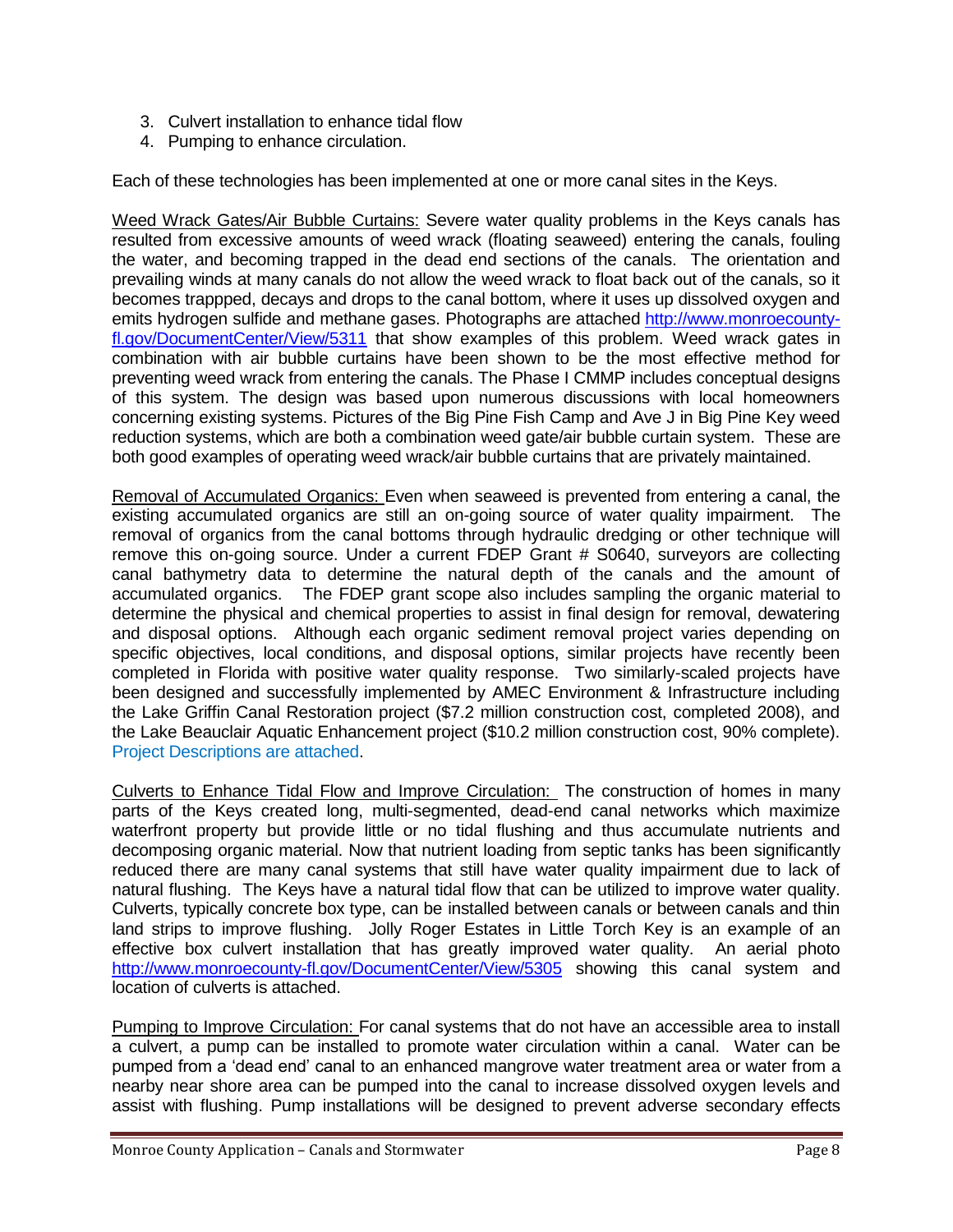such as resuspension of sediments, bottom scouring, or negative impacts to the near shore waters. The Phase I CMMP contains a conceptual design for a pumping system in Marathon which was designed to pump in Florida Bay water to the dead end of the canal

**Environmental Benefits** *(Describe the nature, magnitude, and timing of any environmental benefits attributable to the project. If possible, describe potential environmental performance measures [e.g. pollutant reduction]. Please address any potential environmental impacts associated with implementing or maintaining the project [e.g. loss of a habitat or conversion of habitat from one type to another during implementation])***:**

#### Benefits to Natural Resources:

This project will reduce nutrient and pollutant loading to the FKNMS, improve water quality in the Sanctuary, in support of the goals and objectives of the FKNMS Water Quality Protection Program, Florida Keys Water Quality Improvements Act (FKWQIA) and the FKWQIP, and in compliance with relevant federal and state regulatory requirements and mandates.

This project will improve water quality with benefits for seagrass beds and hardbottom communities dominated by corals, sponges, and other invertebrates. This nearshore environment provides critical nursery habitat for finfish and shellfish stocks including snapper, grouper, pink shrimp, and spiny lobster. Recreationally targeted species such as bonefish, permit, and tarpon will also benefit. The project will help federally listed species including sea turtles, smalltooth sawfish, staghorn coral, and other protected species including manatee, brown pelican and many other bird species.

The near shore tidal waters of the Florida Keys are a fragile, extremely valuable and unique network of interconnected ecosystems. Where the near shore seafloor is rocky, southern Florida and the Florida Keys support the only living coral reef system in the continental United States. Areas where the seashore is sandy or muddy play host to dense and extensive beds of turtle grass (*Thalassia testudinum*) and other seagrasses. Both coral reef areas and seagrass beds provide critical nursery and feeding habitat for many commercially valuable fish and shellfish species, including the snapper, grouper, red drum, stone crab, spiny lobster, and queen conch. Both coral reef habitat and seagrass beds are considered *Essential Fish Habitat in the Florida Keys* due to the critical importance that these habitats have not only for commercially important fisheries species, but also for the West Indian manatee, many species of sea turtles, acroporid corals, small-toothed sawfish, and other marine species listed for protection under the Endangered Species Act of 1973 (ESA).

This unique ecosystem provides unparalleled support to fisheries and essential habitats throughout Florida and the Gulf of Mexico. According to NOAA's Florida Keys National Marine Sanctuary Revised Management Plan (2007), it provides critical spawning habitats to over 520 species of recreational and commercial migratory, endemic, coastal & pelagic finfish and shellfish. According to the US Army Corps' Florida Keys Water Quality Improvement Program Management Plan (2006), the Keys' waters provides habitat for 80 percent of the fish species in the U.S., and most commercially valuable fish species depend on Monroe County nearshore waters at some point during their development.

Coral reef and seagrass bed health is directly linked to near shore marine water quality. Both corals and seagrasses thrive in areas where water is clear (low turbidity), low in nutrients, and high in dissolved oxygen (DO). High levels of nutrients and low DO have been directly linked to extensive die-off in coral reefs in the coastal waters of Puerto Rico and Jamaica. Similarly,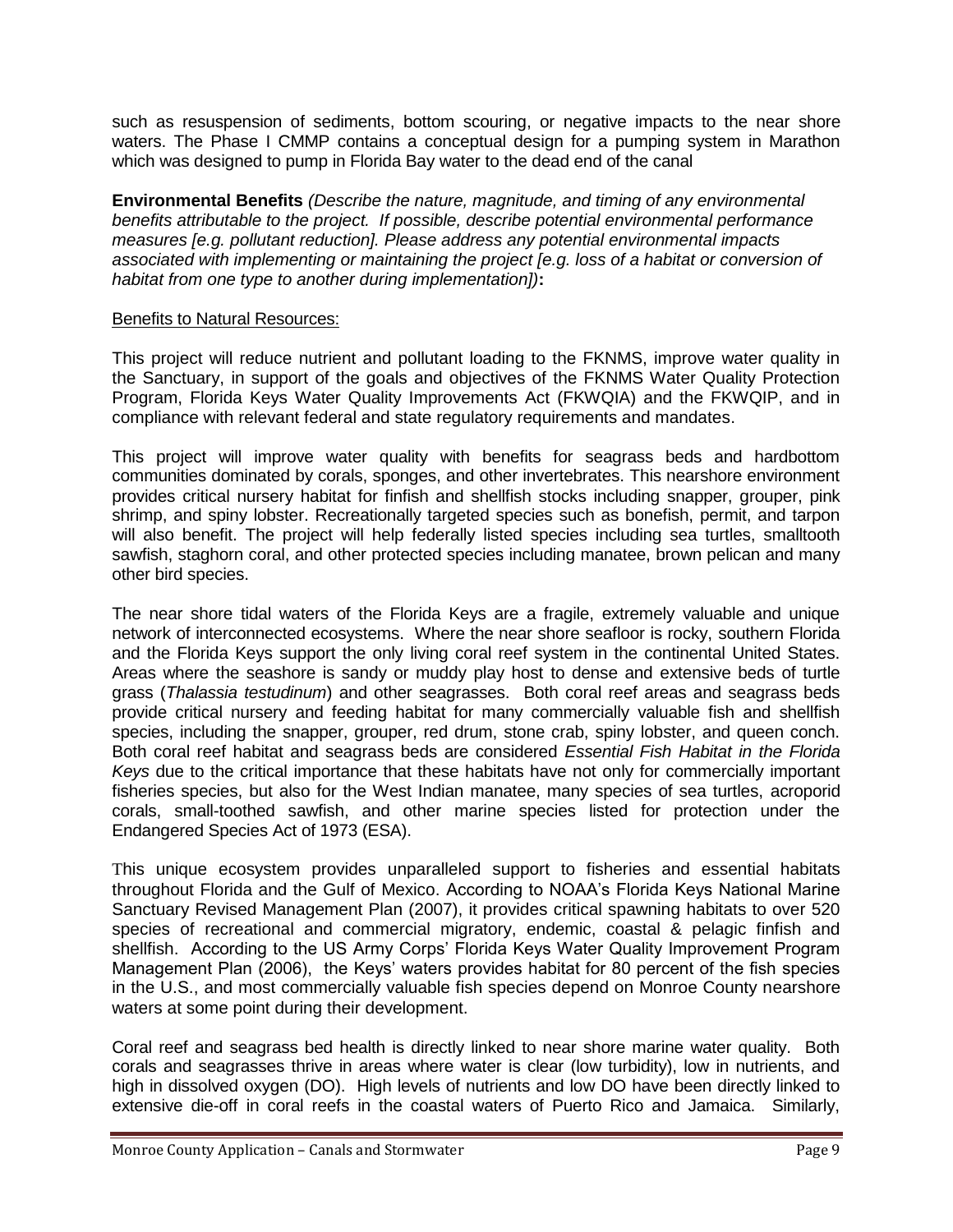seagrasses show die-back in areas where turbidity and nutrients are high, favoring the growth of algae that can smother seagrasses. Therefore, the quality of stormwater runoff and water flowing from canals into the near shore waters of the Keys can have a direct effect – positive or negative on the health of these critical near shore resources. The proposed stormwater improvements will reduce sediment and pollutant loadings and the canal water quality improvement activities would greatly increase DO and water clarity DO and turbidity can be easily measured within the canals as well as in marine waters downstream of the canals to determine the effectiveness of different canal water quality improvement measures.

The health of near shore essential fish habitat has been negatively affected by oil spills and other human activity in the Gulf of Mexico, and low water quality output from the Keys canals and untreated stormwater runoff represents a long-term cumulative impact on these resources. Stormwater management improvements and canal restoration measures will help to reverse this trend and better protect nursery habitat for species covered under the *Magnuson-Stevens Fishery Conservation and Management Reauthorization Act*. In addition, improved canal water quality in the Florida Keys will directly benefit Threatened and Endangered species that depend upon near shore seagrasses and coral reef habitats. Improvements to near shore water quality resulting from improvements to the canal systems will reduce stresses on these critically important marine communities.

**Economic and Social Benefits** *(Describe the economic and social benefits including those related to the project's improved ecosystem services and estimates on jobs created or preserved):*

**Economic:** Monroe County is the only county on the Gulf coast with a barrier reef. The coral reef tract in the Florida Keys is the third largest in the world, and the only living reef in the continental US. This reef environment generates more than 70,000 jobs and \$6 billion dollars in economic activity annually, according to a study published in 2005 by the University of Miami. *(Towards Sustainable Multispecies Fisheries in the Florida, USA, Coral Reef Ecosystem, Bulletin of Marine Science, 2005; Ault, Jerald, et al.)*

**Tourism:** The quality of life for tourists in the Florida Keys relies on a healthy marine ecosystem and can be negatively impacted by water quality degradation. Over two million individuals per year visit the Florida Keys to enjoy its unique natural features. Water related activities, including snorkeling, diving, fishing, and other activities support 70 percent of tourism in the Florida Keys, which generates over \$2.3 billion per year and supports over 33,000 jobs (NOAA, FKNMS Socioeconomics Factsheet).

 From 2007 to 2008, more than 400,000 visitors and residents of the Florida Keys engaged in over 2M person-days of recreational sports fishing. These recreational fishers spend \$262M in Monroe County, approximately \$103M of which was directly spent on fishing items (NOAA, FKNMS Socioeconomics Factsheet).

 Approximately 739,000 visitors and residents participated in 2.8 million days of diving in the Florida Keys between 2007-2008; \$51.7M was spent at diving/snorkeling operations. Moreover, divers spend a total of \$450M in Monroe County, Florida Keys, supporting more than 7,500 jobs. (NOAA, FKNMS Socioeconomics Factsheet).

**Recreational and Commercial Fishin**g: The Florida Keys ecosystem is home to 520 fish species, including over 260 species of reef fish, as well as spiny lobster, stone crabs, and queen conch that support valuable commercial and recreational fishing economic activity. The Keys are considered 'fishing capital of the world', generating hundreds of world records and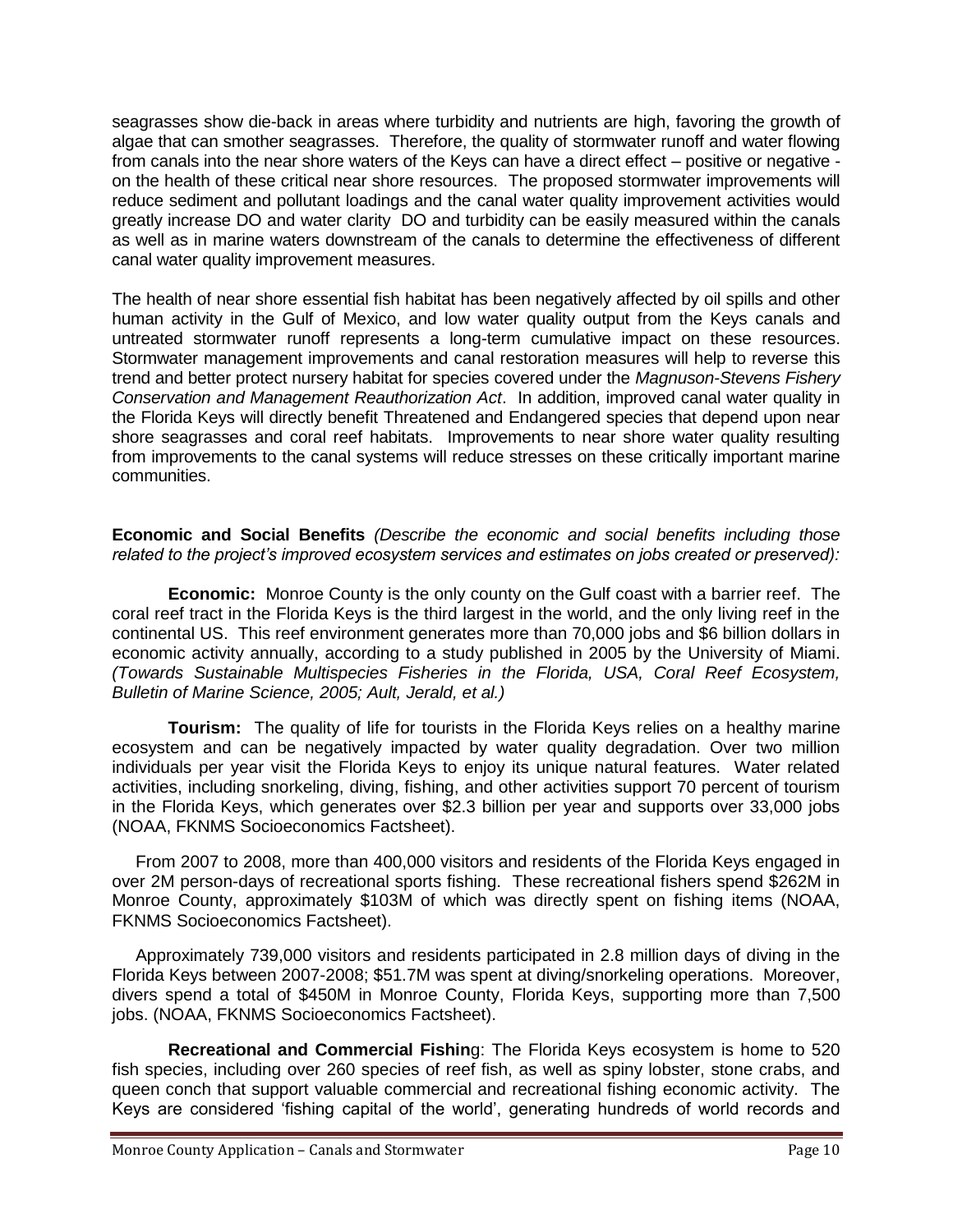billions of dollars of economic impact, in addition to providing well-known habitats and spawning grounds for many of the commercially and recreationally-harvested fish species that populate the Gulf.

 With the highest number of recognized International Game Fish Association (IGFA) all tackle, saltwater line class, and saltwater flyrod "World Record Game Fish" records, Monroe County is the global center of recreational and sport fishing.

 We are home to the 13th most valuable port the nation and the 5th most valuable port in the Gulf of Mexico, according to NOAA's Fisheries of the United States, 2011, dated August 2012. Monroe County is the only port in the entire state of Florida to rank among the nation's top 50 ports in landings tonnage (14M pounds) or landings value (\$56M). A map of ports of major value, from the report:





**Environmental Justice:** Nearly 25 percent of population within the Service Area is made up of individuals regarded as either low income or over 65 years of age. Approximately 7.7 percent of the population was living below the poverty level in 2008, and the portion of residents over the age of 65 is estimated to be approximately the same as that of the county and state (14.7 percent and 17.6 percent, respectively). This segment of the population often lives on fixed incomes and, while their income may not be below the poverty level, they are affected by cost of living changes. These factors suggest that while the majority of the residents within the Service Area are above poverty levels, there are considerable impacts to residents associated with the costs of the Canal Restoration and Stormwater Improvements, raising potential environmental justice concerns. KEEP OR DELETE?

The County estimates indicate that construction of the proposed stormwater retrofit and canal restorations projects will create 750 jobs in the short term. The \$32 million in canal restoration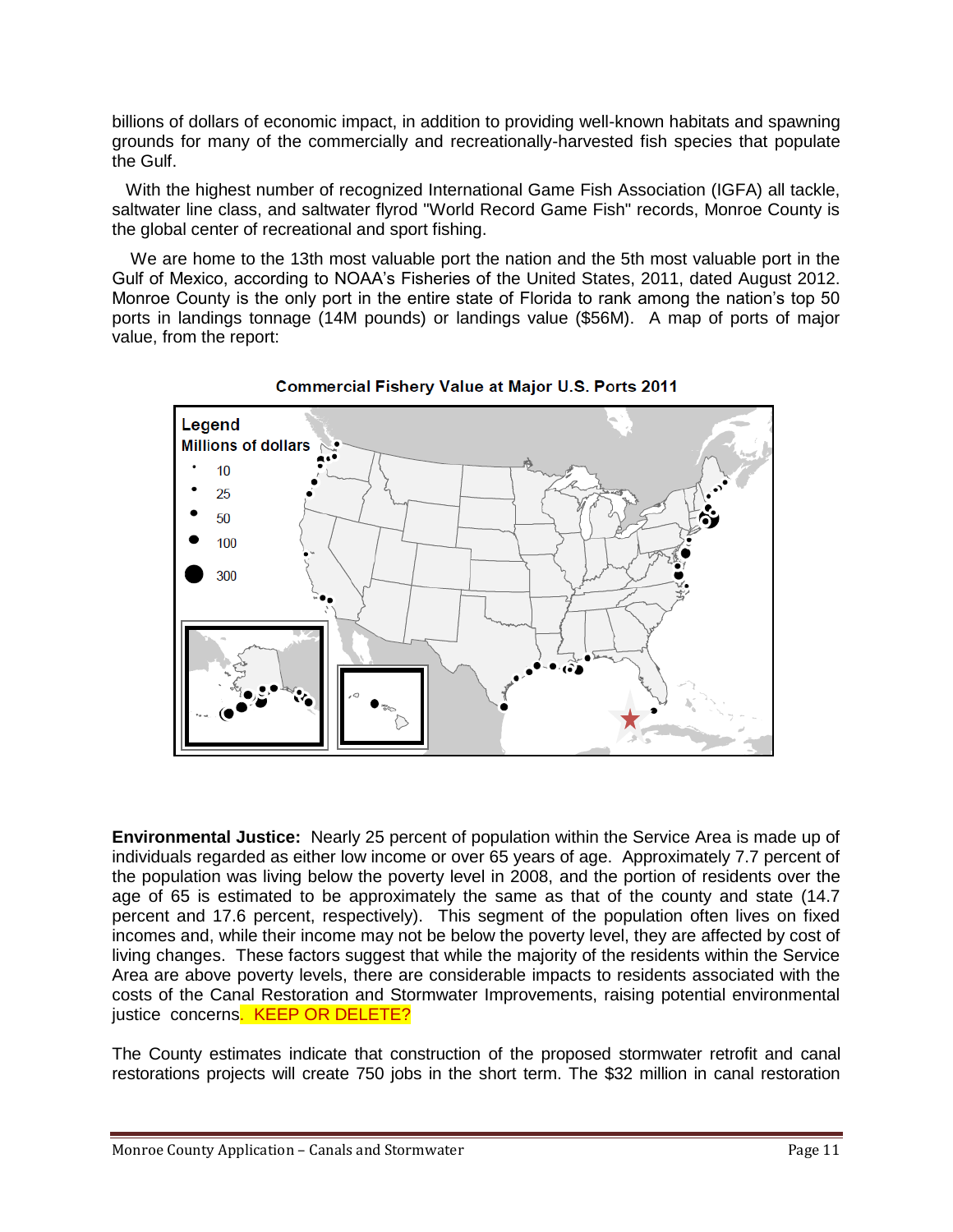projects is estimated to provide 230 jobs in the short term. The project will also contribute to the local marine-based tourist economy.

Delete the next 3 PARAGRAPHS? The economic health of Monroe County and its municipalities relies largely on the environmental health of a unique marine ecosystem. Increasing the water quality in this ecosystem can help provide hundreds of additional jobs in tourism, fishing and other marine-related industries. According to multiple studies by the *National Oceanic and Atmospheric Administration* (NOAA), tourism indirectly and directly is responsible for 60% of the Florida Keys' gross economy. This ranks Monroe County at or near the top of all counties in Florida. Providing cleaner water in the County assures that residents and visitors alike could safely swim, fish, and dive in the waters, including canal and nearshore waters, creating a need for additional jobs in recreational support areas.

Monroe County is the only county on the entire Gulf Coast that contains a barrier coral reef, which provides the ecological foundation for fisheries and a tourism-based economy that generates more than 70,000 jobs and is worth over \$6 billion. The Keys are considered the 'fishing capital of the world', generating hundreds of world records and billions of dollars of economic impact. The Keys provide essential habitats and critical spawning grounds for many of the commercially and recreationally-harvested fish species that populate the Gulf. Key West is also the 20th most valuable commercial fishing port in the nation. During a 12-month period from June 2000-May 2001, coral reef related expenditures generated \$504 million in Monroe County. The Keys' commercial fishing fleet supports approximately 1,200 families, which is close to 5% of the county's population. In 2006, Monroe County was ranked the fifth most valuable fishing port in the nation with a dockside value of approximately \$54.4 million. Improved canal and near shore water quality will help to sustain and improve these natural resources that are the economic base of the Keys.

The Monroe County Tourist Development Council (TDC) has shown that Keys' tourism accounts for 60% of gross sales, 44% of income and 55% of employment in Monroe County. Visitors spent \$1.95 Billion in Monroe in 2008, total direct and indirect spending was \$2.2 Billion. An additional \$598 million was spent outside Monroe, further emphasizing the importance of the Keys' marine environment to the overall State economy. Clean water in the Keys greatly enhances economic prosperity for the State. For 2011, the TDC reports that total Monroe County gross sales were \$3.8 Billion, with the tourism direct spending estimated at \$2 billion.

#### **Community Resilience** *(describe if the project assists Florida's ability to anticipate, withstand, or recovery from hazards or threats [hurricane preparedness, establishing living shorelines]):*

The stormwater projects will assist in the County's ability to withstand and recover from hurricane flooding, and will address both flooding and water quality improvements. The control of flooding caused by excess stormwater runoff can be accomplished by (1) increasing the conveyance of stormwater away from the flooded area, (2) storing the runoff permanently or temporarily and (3) a combination of storage and conveyance. The canal restoration project will improve the water quality and prevent further degradation of canal and near shore waters that are essential to fish spawning grounds and barrier reefs that mitigate the negative impacts from storms.

 The design of Canal Restoration projects will incorporate a number of features to mitigate the effects of storms or long term sea level rise. Any electrical equipment will be above FEMA base flood elevations unless submersible pumps are a design feature. These features mitigate both storm surge events and long term rise in sea level. Neighborhood and individual property pump stations will be provided with connections for backup power which is provided by the operator on an as needed basis. All pump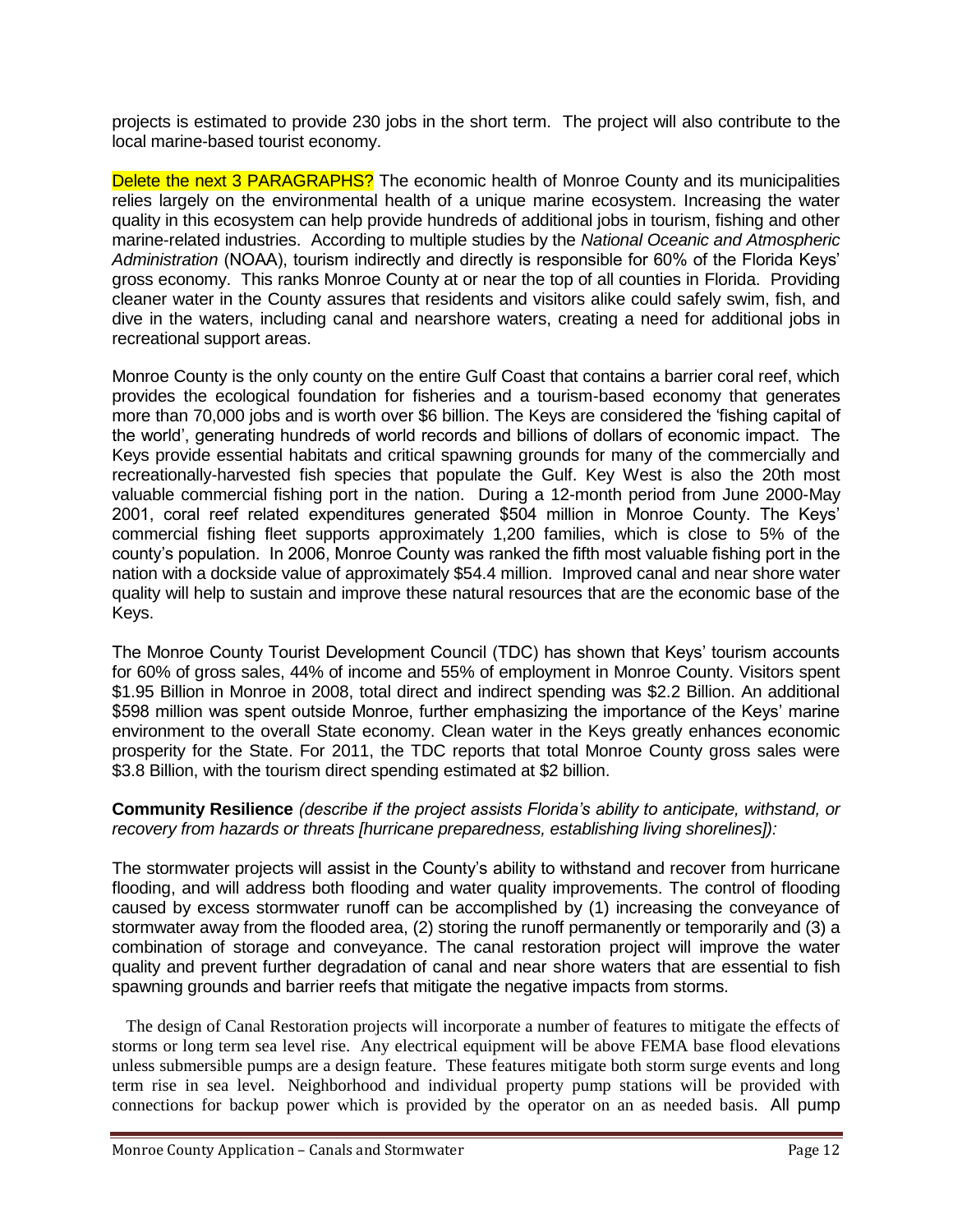systems will be sealed to minimize storm water incursion and are designed to operate submerged. Keep or delete?

 The strength and stability of the local economy is integral to community resilience. The 3 million annual visitors to the Florida Keys provide the basis of the tourism industry on which the economy relies. Tourism is based on clean water and beaches as well as the abundant fish and wildlife that characterize this popular vacation destination. Consequently, potential economic impacts of the proposed projects must be considered when evaluating community resilience.

 The canal restoration project provides a significantly lower cost alternative to homes than if these individual homes had to meet the federal and state standards individually. The collective savings to the property owners in this service as a result of this project also bolsters community resilience. **KEEP OR DELETE??** 

**Conflicts or Complements to Existing Efforts** *(Describe any on-going activities in the project implementation area, if the project is not part of another plan, and why the project does or does not interfere with this work. Please consider how the project may complement existing local, regional or state efforts/plans/objectives):* 

A. Stormwater Retrofits: Monroe County undergoes an estimated \$2-\$3 Million in roadway improvements each year. These improvements include stormwater retrofits, designed to capture and treat stormwater runoff. The proposed stormwater retrofits do not conflict with current objectives and projects, and in fact, will enhance them.

B. Canal Restoration: This project does not interfere with any current projects; it complements existing Monroe County, State of Florida and Federal efforts/plans and objectives. An overview of how this project complements existing efforts is described below.

Relationship to Existing Federal/State Plans: The *Magnuson-Stevens Fishery Conservation and Management Reauthorization Act of 2006* provides for federal protection of commercial fisheries species and protection of essential fish habitat, which are both present in the Florida Keys. Canal restoration measures will help to reverse a declining fish population trend and better protect nursery habitats. The FKNMS was established by Congress in 1990. Under its authority, NOAA and the FDEP manage all waters as well as natural and cultural resources surrounding the Florida Keys. The Sanctuary's *Water Quality Protection Program* (WQPP) was mandated by Congress and developed jointly by EPA, NOAA, the State of Florida, and Monroe County. Centralized waste water system development has been a focal effort of the Sanctuary and its WQPP over the last several years.

Now that these efforts are well underway, the WQPP recognizes that addressing the impaired water quality in the canals is the next focus. In 2007, the FKNMS developed a canal water quality improvement strategy that includes implementing improvement strategies in the canals. In 2012 the WQPP Steering Committee convened a *Water Quality Canal Subcommittee* to manage and oversee the implementation of canal water quality improvements. In February 2013 the Canal Subcommittee became an official *Canal Restoration Advisory Subcommittee* of the WQPP. This proposed canal restoration project will be performed under the oversight of this advisory committee.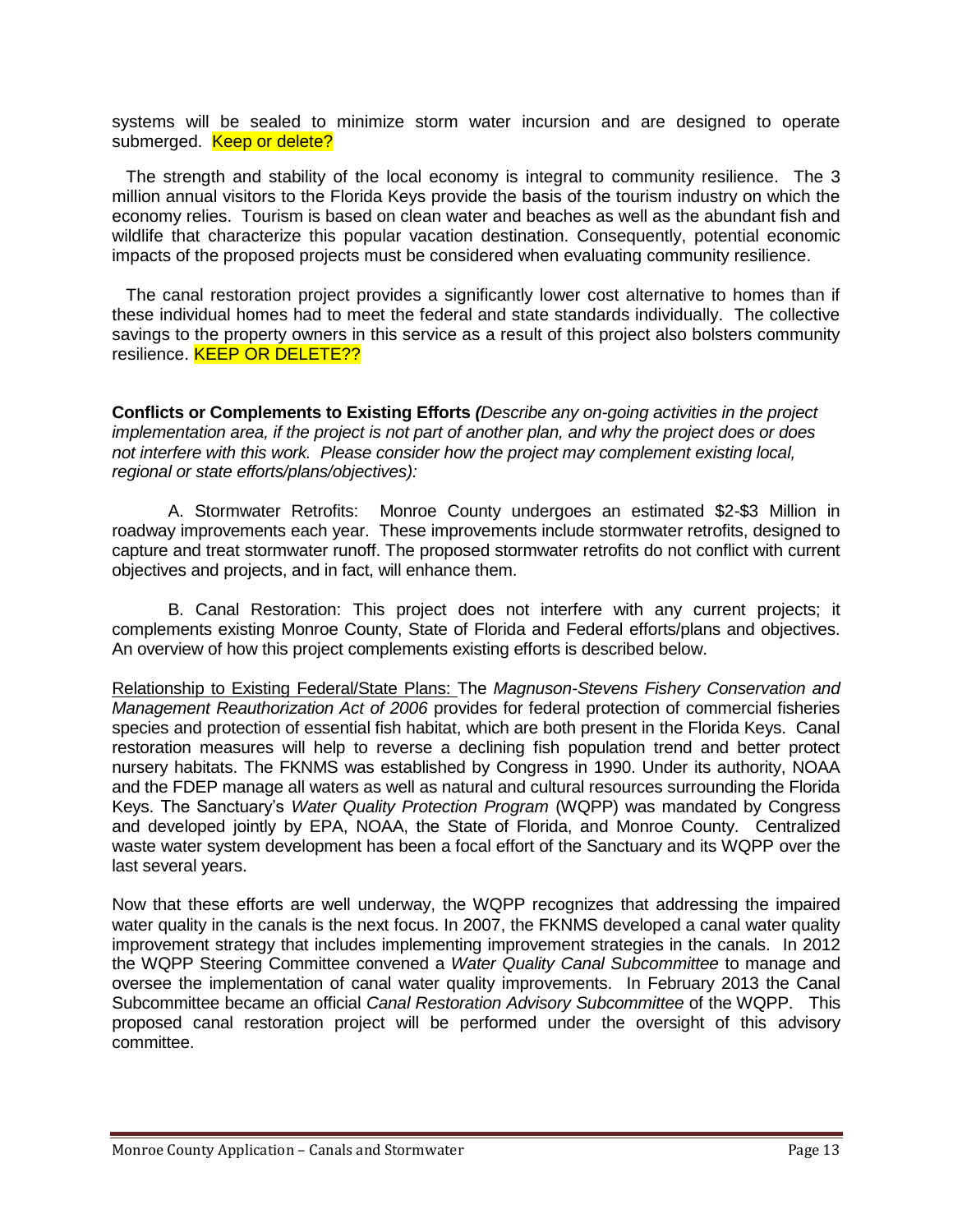Work Accomplished to Date to Address Water Quality Impairment: A total of \$900 million will be spent replacing inefficient septic tanks and cesspits with centralized waste water treatment plants and collection systems to reduce the nutrient loadings to the canals and near shore waters.

In addition to implementing waste water and storm water improvements, Monroe County, through FDEP and EPA grant funding, is developing a *Canal Management Master Plan* to prioritize need for improvement of the water quality in the canals and identify appropriate restoration techniques. A \$100,000 FDEP grant for a bathymetry survey is being undertaken to support design of canal restoration measures. A proposal to commit \$\_\_\_\_\_\_\_\_\_\_ (insert on March 20) of County infrastructure money for demonstration testing of the same canal restoration technologies proposed in this submittal is in the development stage. The demonstration projects will verify the applicability, effectiveness and costs in real time on Keys canals. The demonstration canal restoration results will assist in modifying, if required, the restoration designs, and will provide costs and 'shovel ready' proposals that can be utilized for future restoration planning.

#### **Complies with Federal, State, Local and Tribal Laws/Regulations** *(Describe any concerns or potential conflicts):*

The stormwater retrofits and canal restorations will require permits from Monroe County, FDEP, US Corp of Engineers and FKNMS (and FDOT for roadway work.) To obtain the required permits, compliance with applicable federal, state, local and tribal laws/regulations will be ensured. Preliminary discussions with regulators have outlined the permit requirements and critical issues which include avoidance of impact to seagrass beds during the installation of piles for weed wrack barriers, manatee protection during construction, and sediment and erosion control during construction. All of these issues can be avoided by careful designs and construction oversight. For the canal restoration projects, organics removal will be considered maintenance dredging, will be exempted from permitting, and will not be subject to State severance fees. No significant concerns or potential conflicts have been identified.

The following is a chronological compilation of the local, state and federal laws and regulations to which the stormwater retrofits and canal improvements is pursuant:

- $\checkmark$  In 1990, in recognition of the importance of the Florida Keys ecosystem and the degradation of the ecosystem due to direct and indirect physical impacts, Congress passed the Florida Keys National Marine Sanctuary and Protection Act (PL 101-605) directing the US EPA and the state of Florida to develop a Florida Keys National Sanctuary Water Quality Protection Program. The Sanctuary is administered by NOAA and is jointly managed with the State of Florida.
- $\neq$  In 1997, Monroe County developed its Year 2010 Comprehensive Plan mandates that nutrient loadings to the marine ecosystem be reduced by the year 2010. and that wastewater systems meet more stringent Florida Statutory Treatment Standards. (Currently, the Monroe County 2010 Comprehensive Plan is being updated, and will reflect the state's newly-extended 2015 deadline for advanced wastewater treatment.)
- $\overline{\leftarrow}$  In 1998, the Florida Governor issued Executive Order (EO) 98-309, directing local and state agencies to coordinate with Monroe County in the implementation of their Year 2010 Comprehensive Plan to eliminate cesspools, failing septic systems, and other substandard On-Site Wastewater Treatment Systems (OWTS).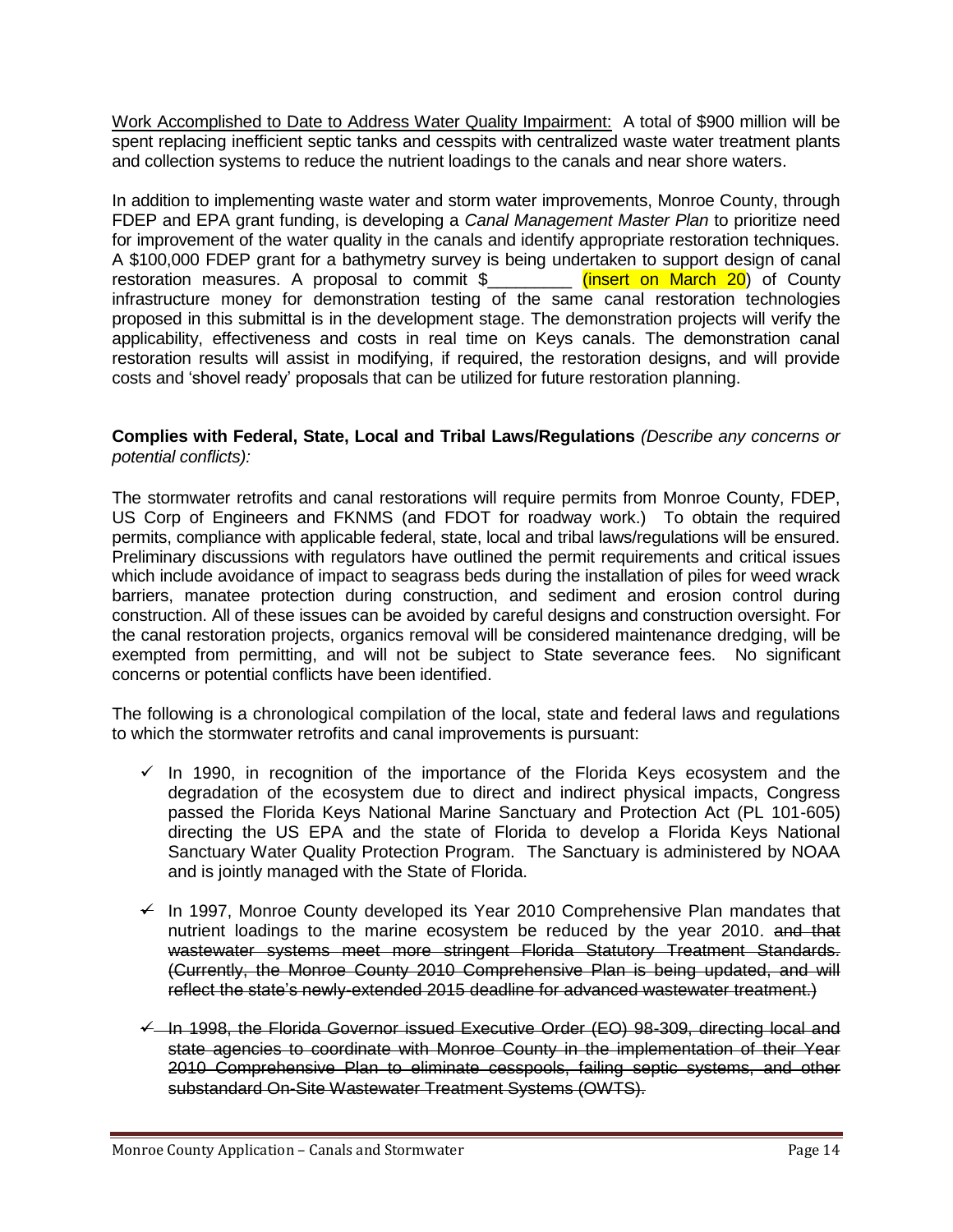- $\overline{Y}$  Also in 1998, the Florida legislature amended the enabling legislation of the FKAA to reinforce FKAA's involvement in wastewater for Monroe County. Monroe County enters into a MOU with FKAA requesting that FKAA exercise its authority to finance, construct, and operate wastewater systems in the Keys.
- $\checkmark$  In 1999, the Florida Legislature granted authority to adopt stricter permitting and enforcement for areas in the state that have been designated as Areas of Critical State Concern (Florida Keys designated in 1999, FS 380.0552), Outstanding Florida Waters (waters and canals of the Keys designated in 1999, FAC 62-302.700), and Class II Shellfish Harvesting Waters (waters of the keys so designated in 2000, FAC 62- 302.400), all of which have been so designated for the Florida Keys. (Through the mechanisms at its disposal, DEP has made water quality in the area of the Florida Keys an issue of utmost priority.)
- $\leftarrow$  In 1999, FL 99-395 establishes new requirements for all sewage treatment including new AWT standards, reuse and disposal facilities, and all on-site systems in Monroe County, set statutory effluent standards and associated compliance schedules. The Governor's cabinet amended the 1997 Five Year Work Program to accelerate the pace of the wastewater program, identify hot spots, and initiate cesspool identification outside hot spot areas. Monroe County passes ordinance 031-1999 to comply with the Governor's revised Five-Year Work Program.
- $\leftarrow$  In 2000, Monroe County completed its Monroe County Sanitary Wastewater Master Plan. (This is attached.) The Cudjoe Regional Wastewater System will address 12 of the 45 water quality hot spots in the Florida Keys identified in this document.
- $\checkmark$  In 2001, with Public Law 106-554, The Florida Keys Water Quality Improvement Act, the US Congress authorized the Corp to provide technical and financial assistance to improve the water quality of the Florida Keys National Marine Sanctuary. This would be done through the Florida Keys Water Quality Improvement Program.
- $\checkmark$  In 2004, the Programmatic Environmental Impact Statement was prepared by the Corps for the proposed FKWQIP and published in the Federal Register. The PEIS provides a framework to address potential environmental impacts associated with design and implementation of the FKWQIP. The PEIS was prepared in accordance with the NEPA, the CEQ regulations implementing NEPA (40 CFR 1500-1508), and FEMA regulations (44 CFR Part 10, Environmental Considerations). These laws and regulations require the Corps to consider and address issues when funding any federal action.
- $\checkmark$  In 2006, The Corps, in partnership with the local municipalities in Monroe County, developed and completed the Florida Keys Water Quality Improvements Program (FKWQIP) Final Program Management Plan, a comprehensive plan to develop and implement wastewater and storm water improvements as the means for improving water quality in the National Marine Sanctuary. (This is attached.)
- $\overline{+}$  In 2010, a project-specific Draft EA for the Cudjoe Regional Treatment System was developed and tiers off from the PEIS for the FKWQIP, and thereby incorporates the PEIS by reference, in accordance with 40 CFR Part 1508.28. All environmental regulatory requirements have been addressed in the EA for Cudjoe as part of the NEPA process, as described in individual sections pertaining to protected species, habitats, wastewater treatment, and other relevant issues. The Notice of Availability for the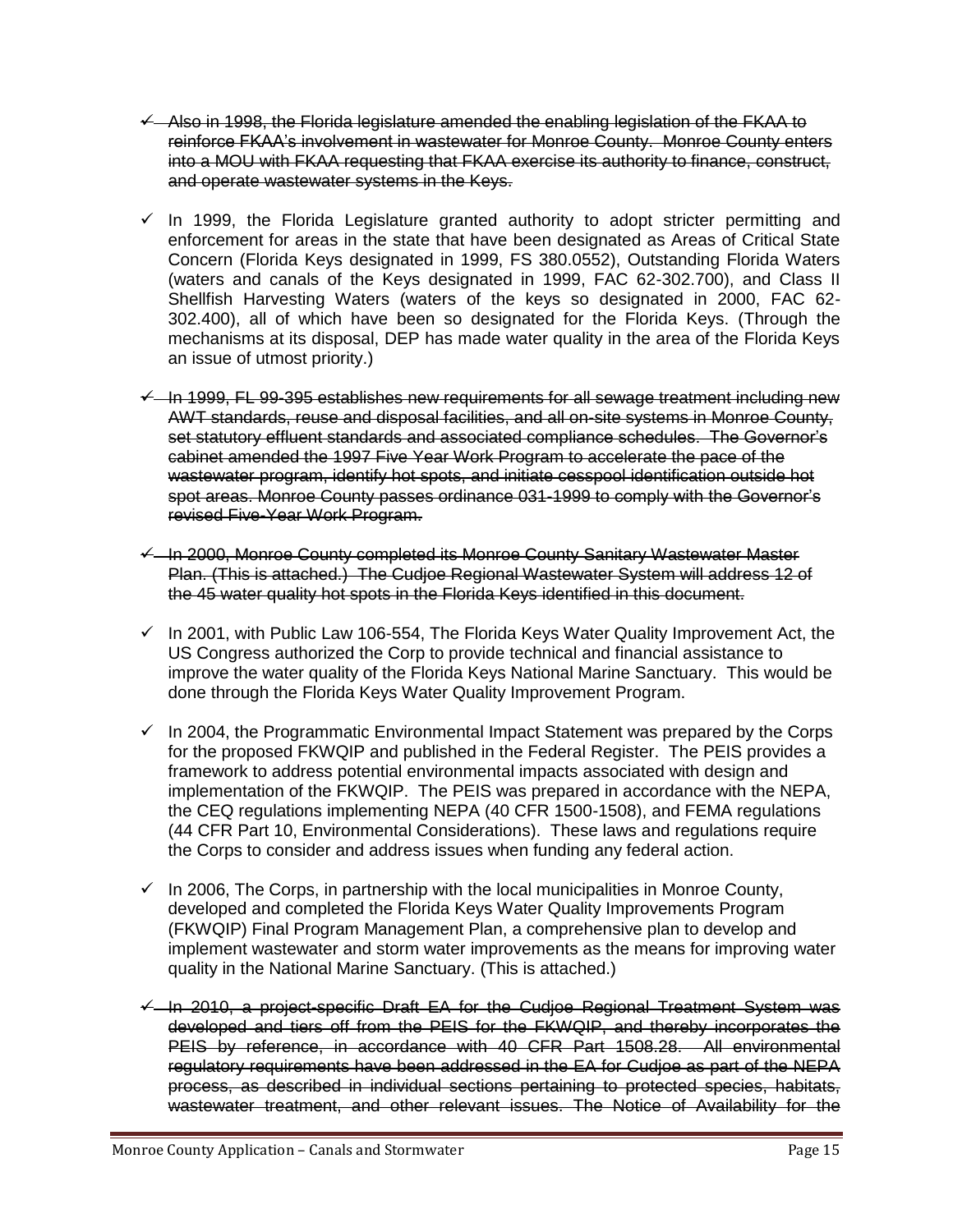Federal Finding of No Significant Impact for the Draft Cudjoe Regional Facilities Plan was published in the Florida Administrative Weekly on April 29, 2011.

- **National Environmental Policy Act of 1969**. Early identification of issues was conducted as part of the FKWQIP, of which the Cudjoe Regional wastewater project was a component. Scoping, a Notice of Intent to prepare a draft PEIS, and a draft and final PEIS were all released for the FKWQIP between September 2002 and September 2004.
- Environmental information on the Cudjoe Regional WWTF project has been compiled and an EA has been prepared and released for public and agency review. The project is in compliance with the National Environmental Policy Act.
- **Endangered Species Act of 1973.** Coordination with the USFWS under Section 7 of the ESA will occur during the NEPA review of the Draft EA. The Draft EA will constitute the Corps' Biological Assessment and Section 4.6 addresses the affects to threatened and endangered species. Section 7 coordination will be completed prior to construction. Because construction activities are terrestrial and there would be no adverse impacts to marine resources, the Corps has determined there would be no affect to federally-listed threatened or endangered species or critical habitat under the jurisdiction of National Marine Fisheries Service. No further coordination with NMFS is required. The project will be in compliance with the Act.
- **Fish and Wildlife Coordination Act (FWCA) of 1958**. The FKWQIP PEIS has been coordinated with the USFWS and the protection of sensitive ecological resources, federal land resources, protected species and critical habitat have been addressed in Sections 3.5, 3.6, 4.5, and 4.6 of this Draft EA. Coordination under the FWCA will be conducted during the NEPA review of the Draft EA. This project is in full compliance with the Act.
- **National Historic Preservation Act of 1966 (Inter Alia) (PL 89-665, the Archeology and Historic Preservation Act [PL 93-291] and Executive Order 11593**). A review of the Master Site Files was completed for the proposed WWTF site and is addressed in Sections 3.9 and 4.9 of this Draft EA.
- **Clean Water Act of 1972**. All state water quality standards will be met. The project is in compliance with this Act. There are no wetlands on the proposed facility sites therefore, a 404 Permit is not required.
- **Clean Air Act of 1972**. The Service Area is in a Clean Air Act compliance area. No air quality permits would be required for this project. To comply with Section 309 of the Act, this Draft EA will be reviewed by concerned agencies including the USEPA, other stakeholder agencies, and the public.
- **Coastal Zone Management Act of 1972**. A federal consistency determination in accordance with 15 CFR 930 Subpart C has been included in this Draft EA as Appendix A. The consistency review, delegated to the state of Florida, was performed during the public review of this Draft EA. The state has determined that at this stage, the project is consistent with the Florida CZMP.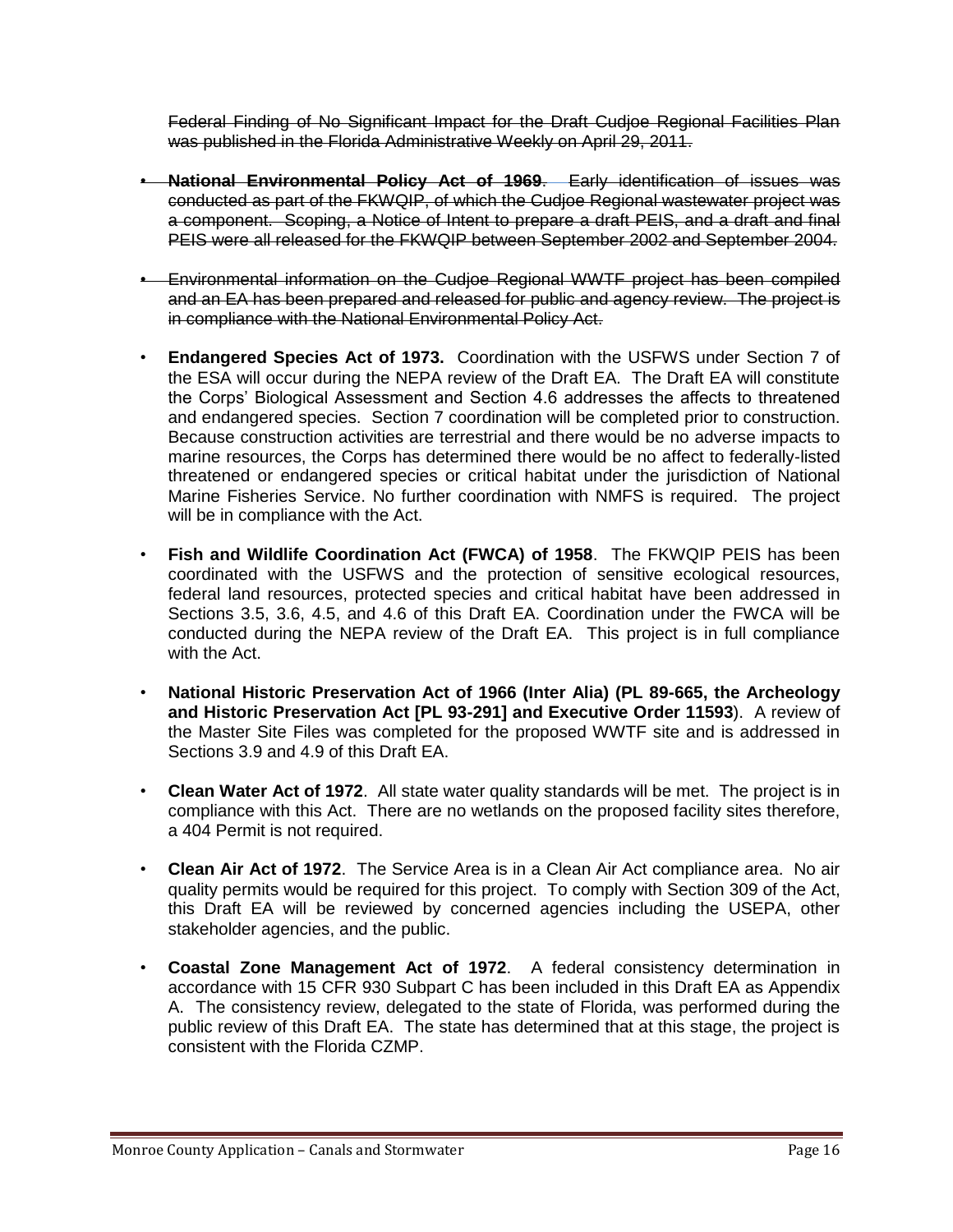- **Farmland Protection Policy Act of 1981**. Implementation of the proposed project would not impact any prime or unique farmland. The proposed project is in compliance with the Act.
- **Wild and Scenic River Act of 1968**. No designated wild and scenic river reaches would be affected by project related activities.
- **Marine Mammal Protection Act of 1972**. No construction work would be conducted in the water. Therefore, project related activities would not result in take as defined by Marine Mammal Protection Act.
- **Estuary Protection Act of 1968**. Implementation of the proposed WWTF and associated infrastructure would decrease or eliminate nutrient and contaminant seepage from cesspools and septic systems within the Service Area and consequently decrease pollutant loadings into adjacent estuarine habitats. This project is in full compliance with the Act.
- **Fishery Conservation and Management Act of 1976**. The proposed project has been coordinated with the National Marine Fisheries Service and is in compliance with the Act.
- **Submerged Lands Act of 1953**. The proposed project would not occur on submerged lands of the State of Florida. This Act is not applicable.
- **Coastal Barrier Resources Act and Coastal Barrier Improvement Act of 1990.** A review of the Coastal Barrier Resource System (CBRS) maps shows that three designated CBRS units lie within the Cudjoe Regional Service Area (FL-50, FL-52 and FL-54). Construction of the proposed central WWTF and all of the infrastructure and transmission lines needed to convey wastewater to the facility will occur outside the boundaries of these CBRS units. However, several decentralized cold spots, located on Summerland Key, Big Torch Key and No Name Key, are within the CBRS units. The project will be in compliance with these Acts.
- **Rivers and Harbors Act of 1899**. The proposed work would not obstruct navigable waters of the United States. The proposed project is in full compliance.
- **Anadromous Fish Conservation Act**. Anadromous fish species would not be affected. The project has been coordinated with the National Marine Fisheries Service and is in compliance with the Act.
- **Migratory Bird Treaty Act and Migratory Bird Conservation Act**. Migratory birds do not currently use the proposed WWTF site and therefore would not be affected by proposed activities. The project is in compliance with these Acts.
- **Marine Protection, Research and Sanctuaries Act**. The term "dumping" as defined in the Act (3[33 U.S.C. 1402][f]) does not apply to this project. Therefore, the Marine Protection, Research and Sanctuaries Act does not apply to this project.
- **Resource Conservation and Recovery Act of 1976**. A preliminary records search completed for the Service Area during the preparation of this Draft EA found limited potential for hazardous, toxic or radioactive waste substances to be encountered during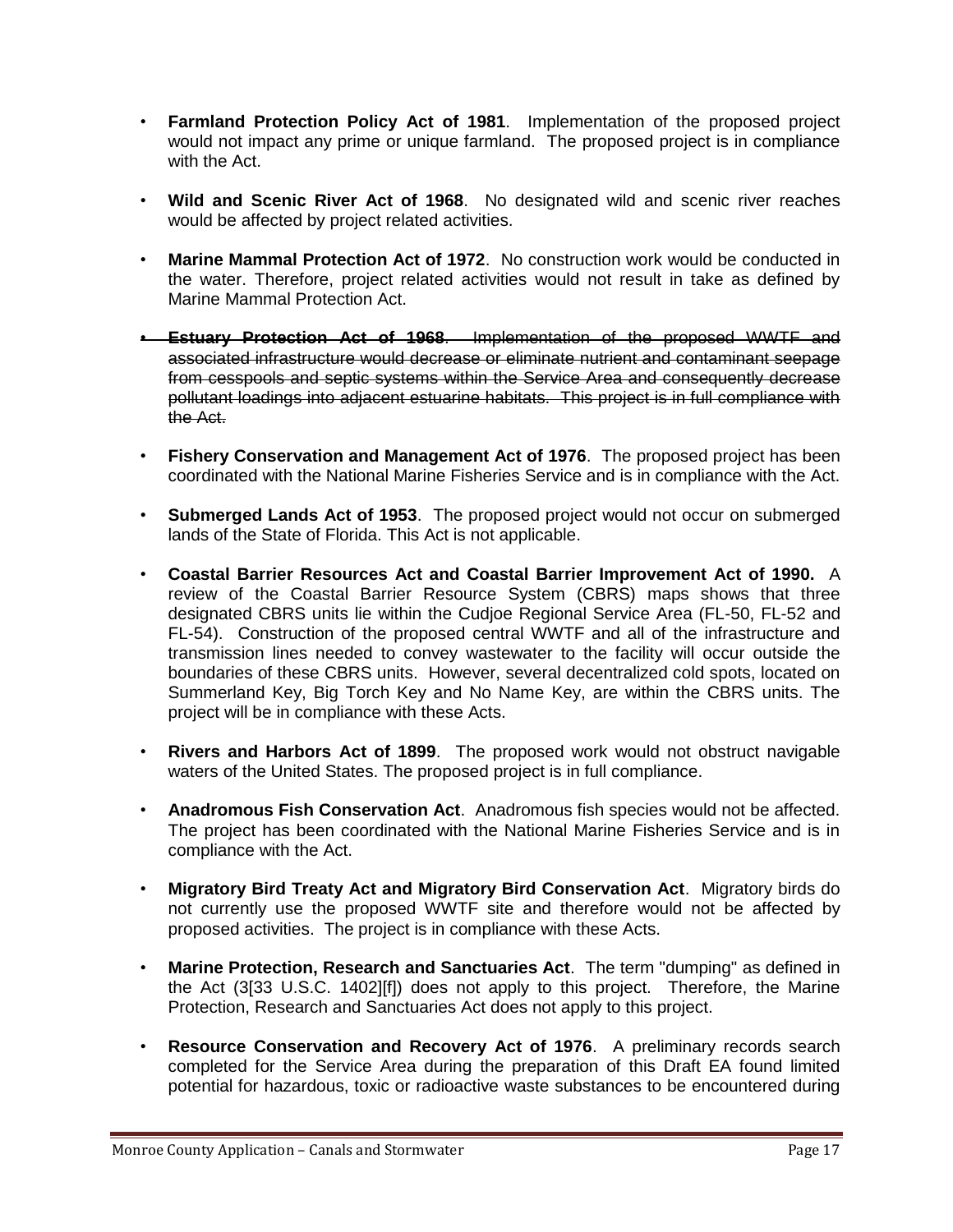implementation of the proposed project. Hazardous waste for this project is addressed under Sections 3.16 and 4.16 of this Draft EA. T he project is in compliance.

- **Toxic Substances Control Act of 1976**. No substances regulated under this Act and related laws have been identified in project lands. The project is in compliance.
- **Magnuson-Stevens Fishery Conservation and Management Act**. No adverse affects to Essential Fish Habitat (EFH) are anticipated by implementing the proposed project. Implementation of the proposed WWTFs and associated infrastructure would decrease or eliminate nutrient and contaminant seepage from cesspools and septic systems within the Service Area and consequently decrease pollutant loadings into adjacent marine and estuarine habitats, therefore benefiting EFH. This Draft EA will be coordinated with the NMFS for concurrence. The project is in full coordination of the Act.
- **E.O. 11990, Protection of Wetlands**. There are no wetlands on the proposed WWTF sites. Overall, implementation of the proposed WWTF projects and associated infrastructure is anticipated to benefit wetland habitat throughout the Service Area. by decreasing or eliminating nutrient and contaminant seepage from cesspools and septic systems. This project is in compliance with the goals of this Executive Order.
- **E.O. 11988, Flood Plain Management**. The project has been evaluated in accordance with this Executive Order. This project is in compliance.
- **E.O. 12898, Environmental Justice**. Executive Order 12898 requires the Federal Government to achieve environmental justice by identifying and addressing disproportionately high adverse effects of its activities on minority or low-income populations, and by involving potentially affected minorities in the public coordination process. Environmental justice is specifically addressed in Sections 3.13 and 4.13 of this Draft EA. The project is in compliance with the Executive Order.
- **E.O. 13089, Coral Reef Protection**. This Executive Order applies to coastal projects that might directly or indirectly impact coral reefs. The Executive Order refers to "those species, habitats, and other natural resources associated with coral reefs." This project will not adversely impact coral reefs or coral reef resources and may, in fact, benefit these resources by improved water quality of the nearshore waters adjacent to the Service Area. The project complies with this Executive Order.

**E.O. 13112, Invasive Species**. Much of the vegetation within the WWTF footprints consists of non-native invasive species, which will be removed within the immediate footprint as a consequence of construction of the impoundment. Construction equipment will use standard measures to avoid the spread of invasive species. This project will not authorize, fund, or carry out any action that might spread or introduce invasive species. Therefore, this project complies with the goals of this Executive Order

**Readiness for Implementation** *(Describe if the project has any design or permitting work started or completed [attach permits or design work]. Please address any issues that may delay start or finish of the project):*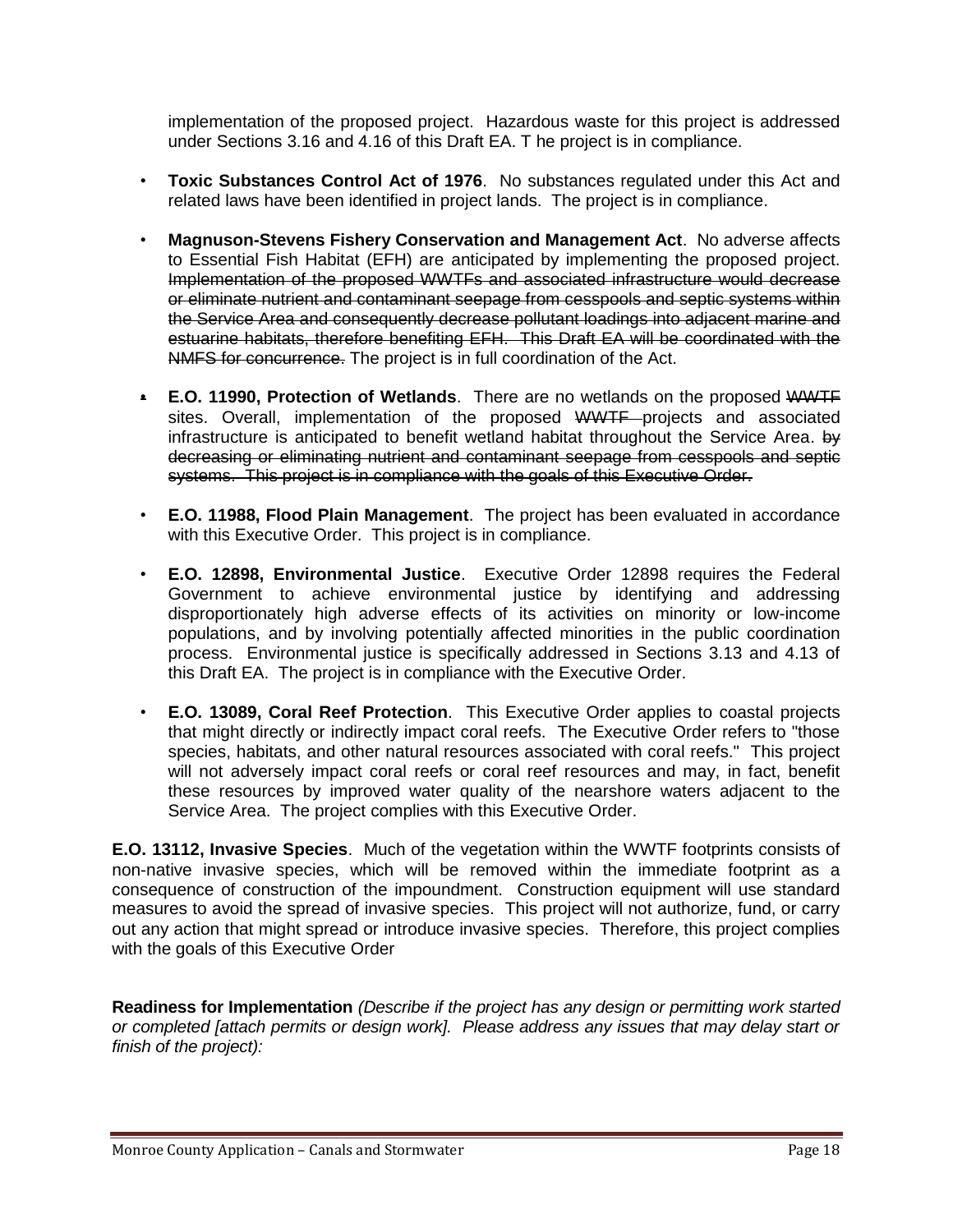The SMMP contains conceptual designs and recommendations for stormwater retrofits. The County is implementing yearly roadway maintenance, which includes stormwater retrofits, and has numerous designs completed or nearly completed.

The Phase I CMMP Report<http://www.monroecounty-fl.gov/DocumentCenter/View/5301> contains conceptual designs developed for three canal systems that include weed wrack barriers/air curtains, organics removal and pumping to enhance flushing. The conceptual designs provide a boiler plate for the designs in other canal systems. As discussed under the **Technical Feasibility** Section, the proposed restoration technologies have been applied at canals throughout the Keys, as well as Florida, and the design/permit packages are available.

# **Public Acceptance** *(Describe any known or potential public approval or opposition to the project):*

The topics of stormwater and nearshore waters degradation in the Florida Keys National Marine Sanctuary and the need to reduce nutrient loading in the nearshore waters of the Keys is the highest priority of regulatory agencies and citizens alike, and the implementation of centralized advanced wastewater treatment is a strategy that is accepted and supported by the public.

 The public has been involved, informed, and invited to participate throughout the development process of each of the following:

- FKNMS Water Quality Protection Program, 1997
- Monroe County Sanitary Wastewater Master Plan, approved in 2000
- Florida Keys Water Quality Improvement PEIS, 2004
- Florida Keys Water Quality Improvement Program PMP, 2006

The County is not aware of any opposition to the stormwater retrofit projects. Since the County began efforts on the canal restoration program approximately one year ago, public support has been very strong. The staff person managing the Program has spoken publicly numerous times and provided several presentations regarding the benefits of the program. See articles attached from the Florida Specifier, KeysNet.com, and the News-Barometer [http://www.monroecounty](http://www.monroecounty-fl.gov/DocumentCenter/View/5307)[fl.gov/DocumentCenter/View/5307.](http://www.monroecounty-fl.gov/DocumentCenter/View/5307) Many interested residents have also written to the county to voice support for the program, and hope that restoration efforts will grow and continue. In addition, numerous meetings have been held with interested homeowners throughout the Keys (Monroe County), all of whom have expressed great interest in the program due to the poor water quality they are experiencing in their canals and the health concerns to their families and pets.

Presentations have been provided at the Monroe County Board of County Commissioners meetings, the FL Keys National Marine Sanctuary (FKNMS) Water Quality Protection Program (WQPP) Steering Committee meetings, and the FKNMS WQPP Canal Improvements subcommittee. One of the presentations is shown at [http://www.monroecounty](http://www.monroecounty-fl.gov/DocumentCenter/View/5308)[fl.gov/DocumentCenter/View/5308.](http://www.monroecounty-fl.gov/DocumentCenter/View/5308) To date, only strong public support has been voiced. No verbal or written opposition has been received to date.

Background: The Florida Keys National Marine Sanctuary was congressionally mandated in 1990 and the first Florida Keys National Sanctuary Water Quality Protection Plan was released in 1997. Throughout those years between 1990 and plan's release, there were numerous public scoping meetings and abundant opportunities for verbal and written comments to the plan's